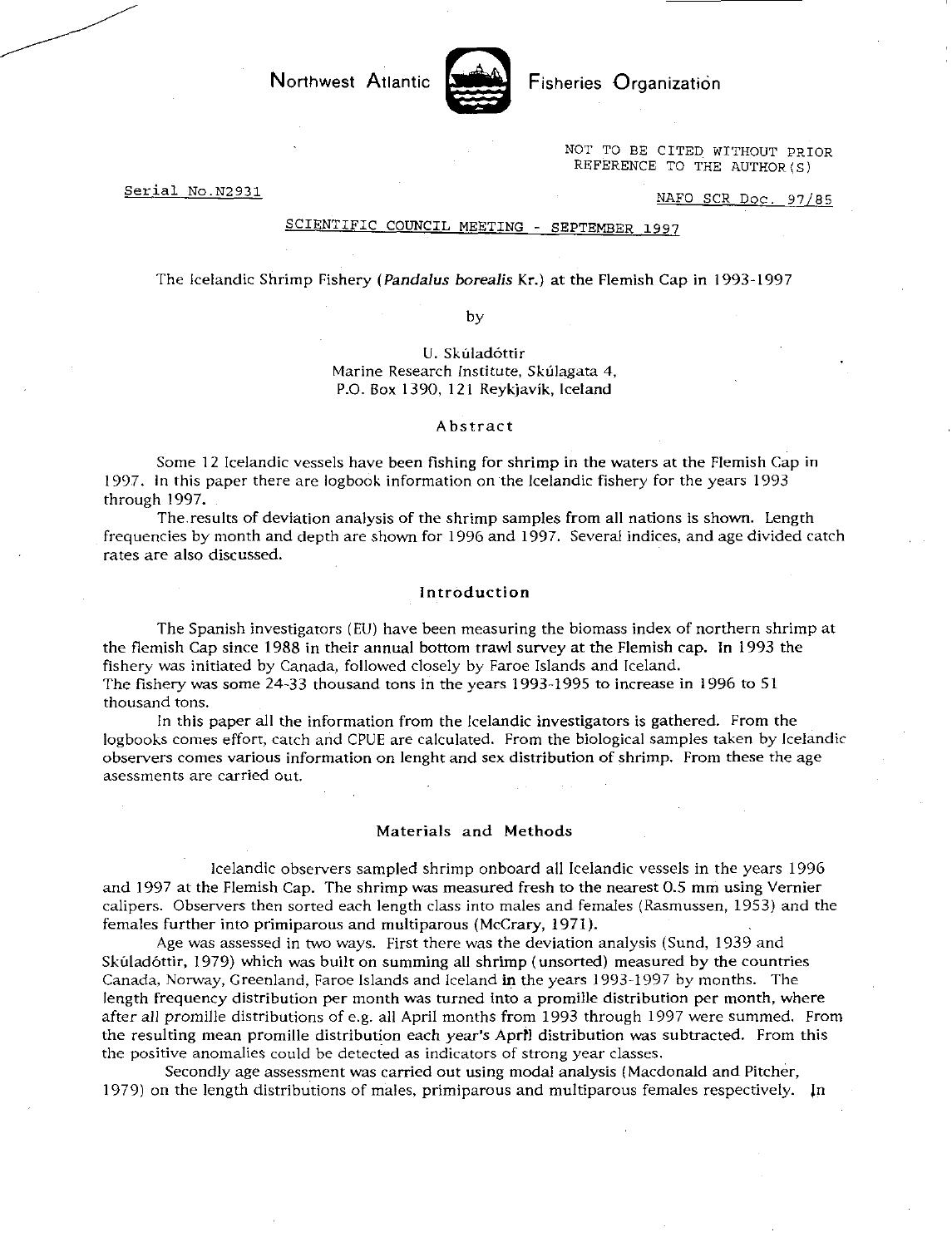order to see the actual numbers in the stock at Flemish Cap, the total number per age group and male or female was calculated by using the results from the modal analysis of the Icelandic data of 1994 (Skilladottir, 1994) and 1996 and 1997 Icelandic data from the present paper. In order to make this possible length/weight relations ships were formed from weighing shrimp individually from shrimp samples obtained at the Flemish Cap in 1996 and brought frozen to the laboratory. Shrimp was thawed in air, measured to the nearest 0.5 mm, sorted and weighed to the nearest 0.1 g.

 $\begin{bmatrix} 1 & 1 \\ 1 & 1 \end{bmatrix} \begin{bmatrix} 1 & 1 \\ 1 & 1 \end{bmatrix}$ 

In order to get the number per hour of each age group, length/weight relationships were applied in the following manner. Using length/weight relationships, mean length at age was turned into weight at age in each month. The sum of weight times proportion in each age and sex class was divided into the catch per month to get the total number of shrimp fished per month. Then the numbers of all the months January through July were summed and divided by the total number of hours fished (table 4).

The logbook data include catch and effort. Not all skippers send in the logbooks, but information on landings can be obtained from the Fisheries Directorate in Iceland. Thus effort was raised by dividing the nominal catch of each month with the calculated CPUE from the logbooks. The overall CPUE of the January-July was then obtained by summing nominal catch of all months and corresponding effort. Nominal catch for the whole period was then divided by "nominal effort" to get the CPUE for the period January-July. The data where updated from the logbook information reported on previously for the years 1993-1996 (Skúladóttir, 1996).

Standardization of the CPUE was done by fitting a regression to CPUE of every haul in the period January through July against the size of trawl (cirqumference of the belly, measured in number of standard size meshes). Then the CPUE at trawl size 2900 meshes was calculated.

# The occurrence of different age groups

First of all there are the results from the deviation analysis (Sund, 1939, Skúladóttir, 1979). This analysis was applied to many samples from five nations (Table 1). The deviations as percentiles are shown in Figures 1-7. In April there are two positive modes, where the one to the left represents the 1994 year class of about 18 mm (Fig. 1). The strong 1993 year class can be followed as a positive mode since 1995 where it appears as a two year old of about 15 mm, growing to about 19.5 mm in 1996 and to about 22.5 mm in 1997. Although the 1994 year class appears to be quite as strong as the 1993 year class in april 1997 this is not so in the following months May and June (Figs. 2 and 3). But in July the 1994 year class appears to be even stronger than the 1993 year class (Fig. 4). It is difficult to see whether the 1993 year class is dwindling very rapidly or whether this is a variation between months.

The length frequency distributions of Icelandic samples from 1996 and 1997 are shown in Figures 8 and 9. The highest peak represents the 1993 year class. It is to be noted that a small fraction of it appears to be changing sex in 1996.

The length frequency distributions were run through the modal analysis (Macdonald and Pitcher, 1979) in the three categories, namely, males, primiparous and multiparous females. The results, overall proportions of each sex group and mean weight at age from the age asessments are shown in Table 3. The mean weights as shown in Table 3 were calculated by using different length/weight relationships according to whether within the ovigerous period or not. The male length/weight relationsship was used in all months for males and primiparous females. As multiparous females are sometimes ovigerous and sometimes not the length/weight relationships for these were found to fall into three categories. Firstly there is the onset of spawning, namely July where very few have spawned and secondly August where most have spawned. Then thirdly there is the ovigerous period where all the multiparous females are egg-bearing, namely September through March. The fourth is when all multiparous females have hatched and before spawning starts again, namely the period April through June (Table 2).

# Number per trawling hour

Number per trawling hour of each age group should be proportional to the number in stock if the coverage of samples is sufficient. The coverage of Icelandic samples in 1994 was poor and covered only the months June, July and August where some 2 thousand shrimp were measured. In 1996 and 1997 there were over a million shrimp measured with good coverage both spatially and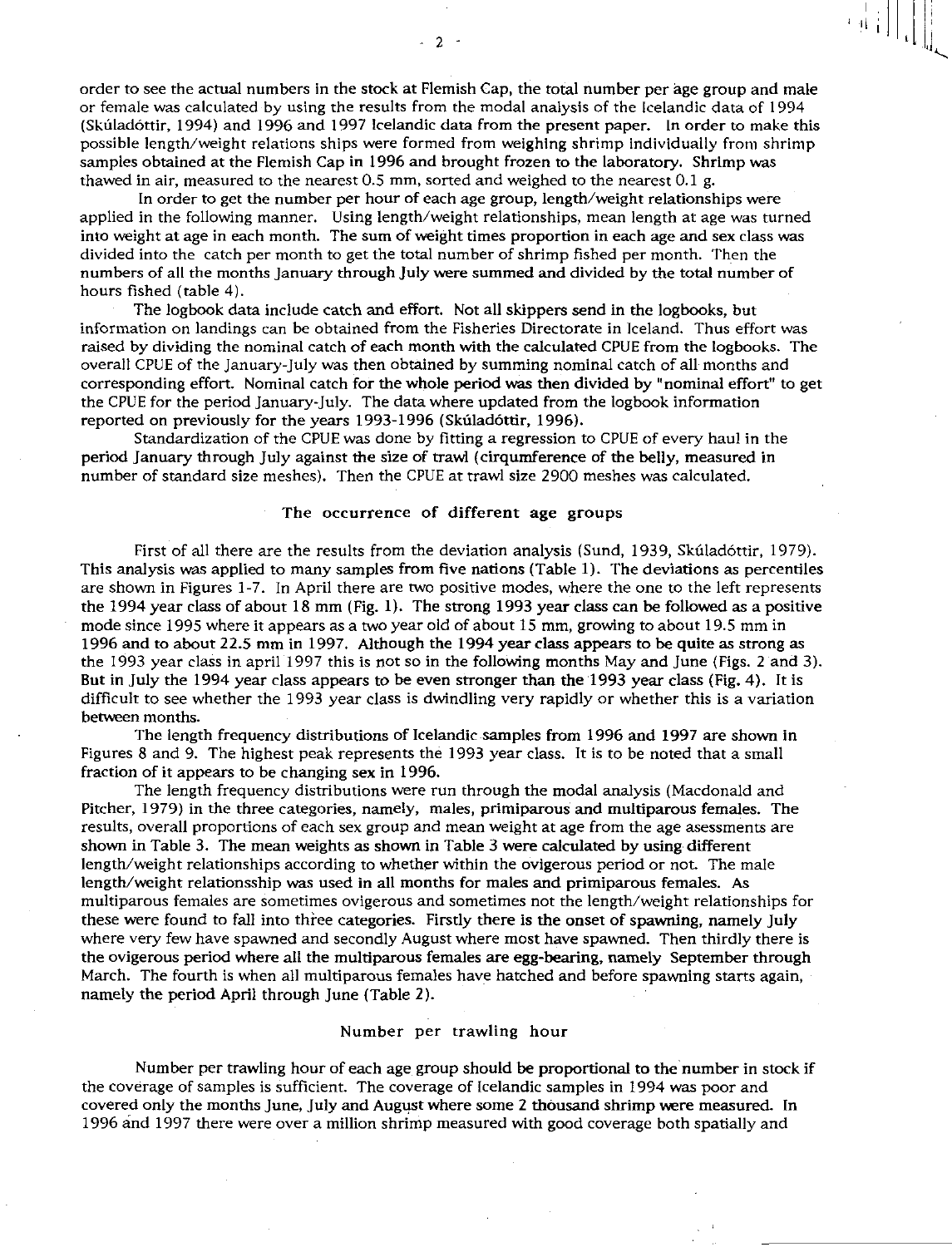temporally (Figs. 8 and 9). In 1997 The no./hr. was quite high for 3 year olds in 1996, the presumed 1993 year class. A small proportion of it changed sex and spawned as 3 year olds or 1185 (Table 4). About half of what is left of the 1993 year class changed sex and spawned for the first time in August 1997 (Fig 9 and Table 4). Then the rest of the 1993 year class will change sex in the winter 1997/98. This is accordance with previous experience of strong year classes in Icelandic waters, namely its members changing sex at different times, or in this case over 3 years. The no./hr. of 4 year olds seemed higher than that of 4 year olds in1994. in both 1996 and 1997 although nothing to compare with a strong year class like the 1993 year class. The number per hour of males appears to be going down in the next year as the rest of the strong 1993 year-class changes sex. On the other hand the no./hr. of females is stable and does not seem likely to decrease much in 1998 assuming the total catch will be a great deal lower in 1997 than in 1996. However, there is the big question will the males year classes of 1994 and 1995 be sufficiently numerous.

## Spatial and Temporal occurrence of sex groups

The proportions of sex groups, *males,* primiparous and multiparous females are calculated first by area and month from the samples (Table 6). An average can be taken for every sex category and area. Males are of the same proportion in all areas in 1997 (January-August), but the multiparous females are of highest proportion in the south west area as was the case in 1996 also, whereas primiparous are in highest proportions in the north east in 1997. This was not quite so in 1996 where males were in highest proportions in the north east area. In the months September-December multiparous females became more apparent in the catches than earlier, especially in the southwest area

The biological samples can also be grouped according to depth strata in 1996 and 1997 *(Figures* 10-19). In 1997 the fishing takes mainly place in depths between 140 and 300 fathoms (Figures 16-19) The same is evident from looking at Figure 21, namely less fishing in shallow water than was the case in 1996.

#### Catch and Effort data

In 1997 the fishery was carried out mainly since April. The catch so far is 4285 tons (Table 5 and 7) as compared to some 16 thousand tons at the same time 1996 (Sliladottir, 1966). The difference is mainly due to the fishery being unlimited from Iceland's side in 1996, whereas Iceland set a total allowable catch (TAC) for Icelandic vessels at 6 800 tons for the year 1997.

Figure 20 shows the proportion of catch taken by Iceland every *year by the* 4 sub areas. In 1993 the shrimp appears to have been caught in the same proportions in all areas except the south east (SE). In the years 1994 through 1997 the north west (NW) area seems to be the most important area.

The mean CPUE for the year 1997 was the lowest ever for Iceland or 156 kg per trawling hour for the period January through July (Table 7). In 1996 the mean CPUE for the same period was 196 kg. The average size of gear used was 2826 in 1997, or almost the same as used in 1996 (2 805 meshes). At the same time the use of twin trawls has increased in 1997 (Table 5). Standardized CPUE has also gone down or from 269 kg in 1995 to 210 kg in 1996 and further to 172 kg in 1997 (Table *5).* 

## By-catch

The by-catch was found to be mainly redfish or 0.5% of the shrimp catch in 1997 as compared to 1.6% in 1996. Other species were wolffish 0.3% in 1997 as compared to 1.1% in 1996 and greenland halibut was 0.1% in 1997 as compared to 0.3% in 1996. No cod was detected and no american plaice.

## References

Macdonald, P.D.M. and Y.J. Pitcher. 1979. Age-groups from size-frequency data: A versatile and efficient method of analysing distribution mixtures. J. Fish. Res. Board Can., 36: 987-1011.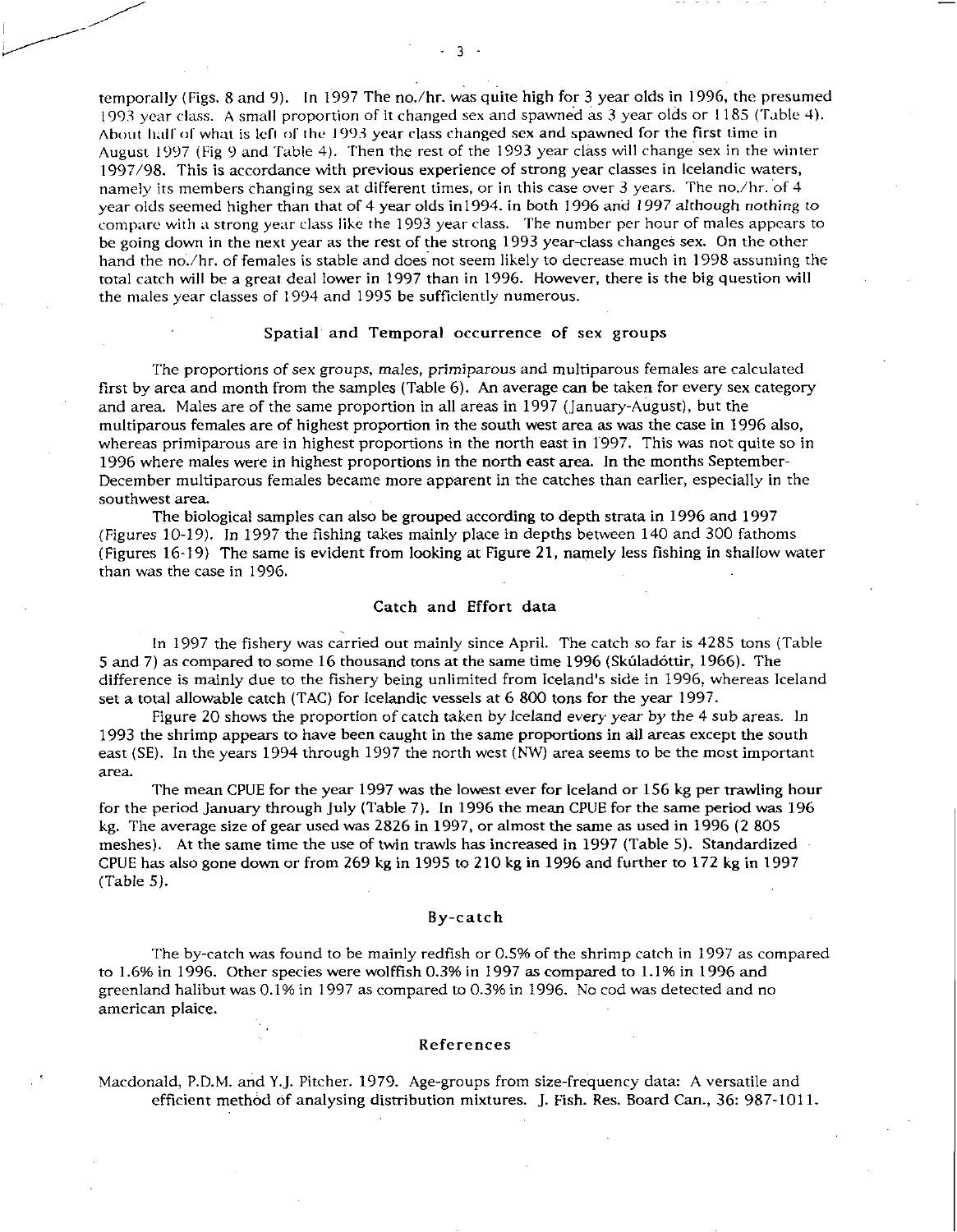McCrary, J.A. 1971. Sternal spines as a characteristic for differentiating between females of some Pandalidae. J. Fish. Res. Board Can., 28: 98-100.

- 4

Rasmussen. B. 1953. On the geographical variation in growth and sexual development of the deep sea prawn *(Pandalus borealis* Kr.). Norweg. Fish. and Mar. Invest. Rep., 10 (3): 1 -160.

Skuladottir, U. 1994. The Icelandic shrimp *(Pandalus borealis)* fishery at the Flemish Cap in 1994. NAFO SCR Doc. 94/85 Serial No. N2465. 9 p.

Skuladottir, U. 1996. The Icelandic shrimp fishery *(Pandalus borealis* Kr.) at the Flemish Cap in 1996. NAFO SCR Doc. 96/101 Serial No. N2784. 15 p.

u in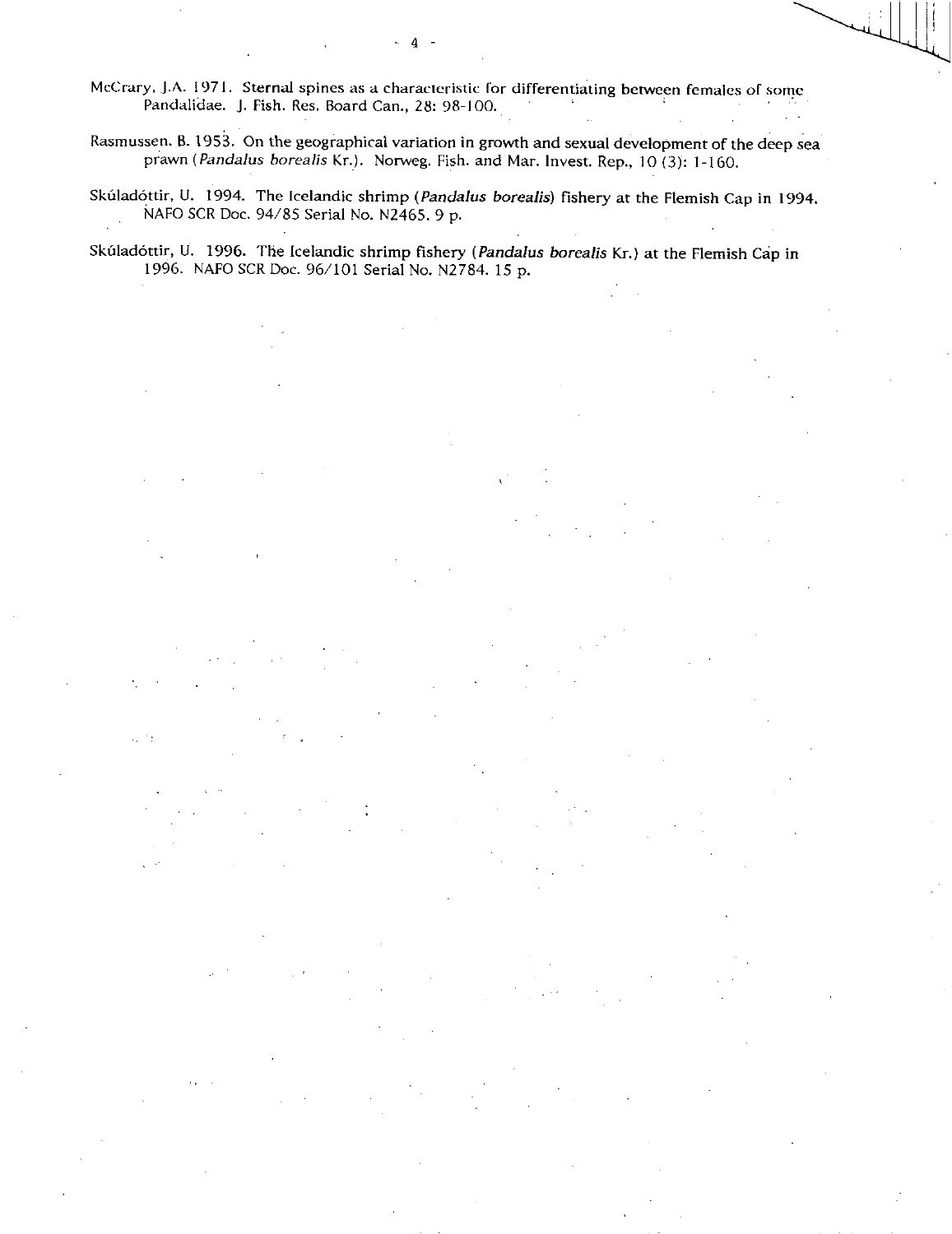|           | 1993  | 1994  | 1995    | 1996    | 1997   |
|-----------|-------|-------|---------|---------|--------|
| January   |       |       |         | 13086   | 7975   |
| February  |       |       |         | 18642   | 10930  |
| March     |       | 16051 | 8864    | 58678   |        |
| April     | 160   | 8817  | 13399   | 141569  | 5536   |
| May       | 11455 | 31942 | 32703   | 179066  | 41819  |
| June      | 40902 | 20098 | 37352   | 221607  | 61374  |
| July      | 10420 |       | 32989   | 188395  | 48200  |
| August    |       |       | $-9508$ | 123220  | 2040   |
| September | 1219  |       | 7616    | 169230  |        |
| October   | 674   |       | 1026    | 92239   |        |
| November  | 4311  |       | 6063    | 35563   |        |
| December  |       |       | 1245.   | 15198   |        |
| Σ         | 69141 | 76908 | 150765  | 1256493 | 177874 |

Table 1. Number of Pandalus borealis measured in each month at Flemish Cap by Canada, Norway, Greenland, Faroe Islands and Iceland for use in the deviation analysis of length frequency distributions (Figs. 1-7). In 1997 there are only Icelandic samples.

Table 2. Length-weight relationships for different sex groups of northern shrimp, where y is the weight and x is the carapace length.

| Month       | Sex group   | No. of<br>specimens | Equation                                   | r squared |
|-------------|-------------|---------------------|--------------------------------------------|-----------|
| March-Dec   | Male        | 953                 | $\ln y = 3.037$ *ln x - 7.549              | 0.939     |
| March       | multip. fem | 51                  | $\ln y = 3.258$ th x - 8.166               | 0.86      |
| April-June  | multip. fem | 127                 | in $y = 2.778$ *in $x - 6.689$             | 0.919     |
| . July      | multip. fem | 122                 | $\ln y = 2.921$ *ln x - 7.144              | 0.941     |
| August      | multip, fem | 66.                 | $\ln y = 3.111$ 'ln $x - 7.689$            | 0.897     |
| September   | multip. fem | 97                  | $\ln y = 2.753$ *ln x - 6.565              | 0.921     |
| October     | multip, fem | 114                 | $\ln y = 3.050$ $\ln x - 7.458$            | 0.899     |
| November    | multip. fem | 147                 | $\ln v = 2.636$ *ln x - 6.083              | 0.846     |
| December    | multip. fem | 133                 | in $y = 2.812$ *ln $x - 6.745$             | 0.863     |
| Sept.-March | multip. fem | 542                 | In $y = 2.929$ <sup>*</sup> In $x - 7.085$ | 0.863     |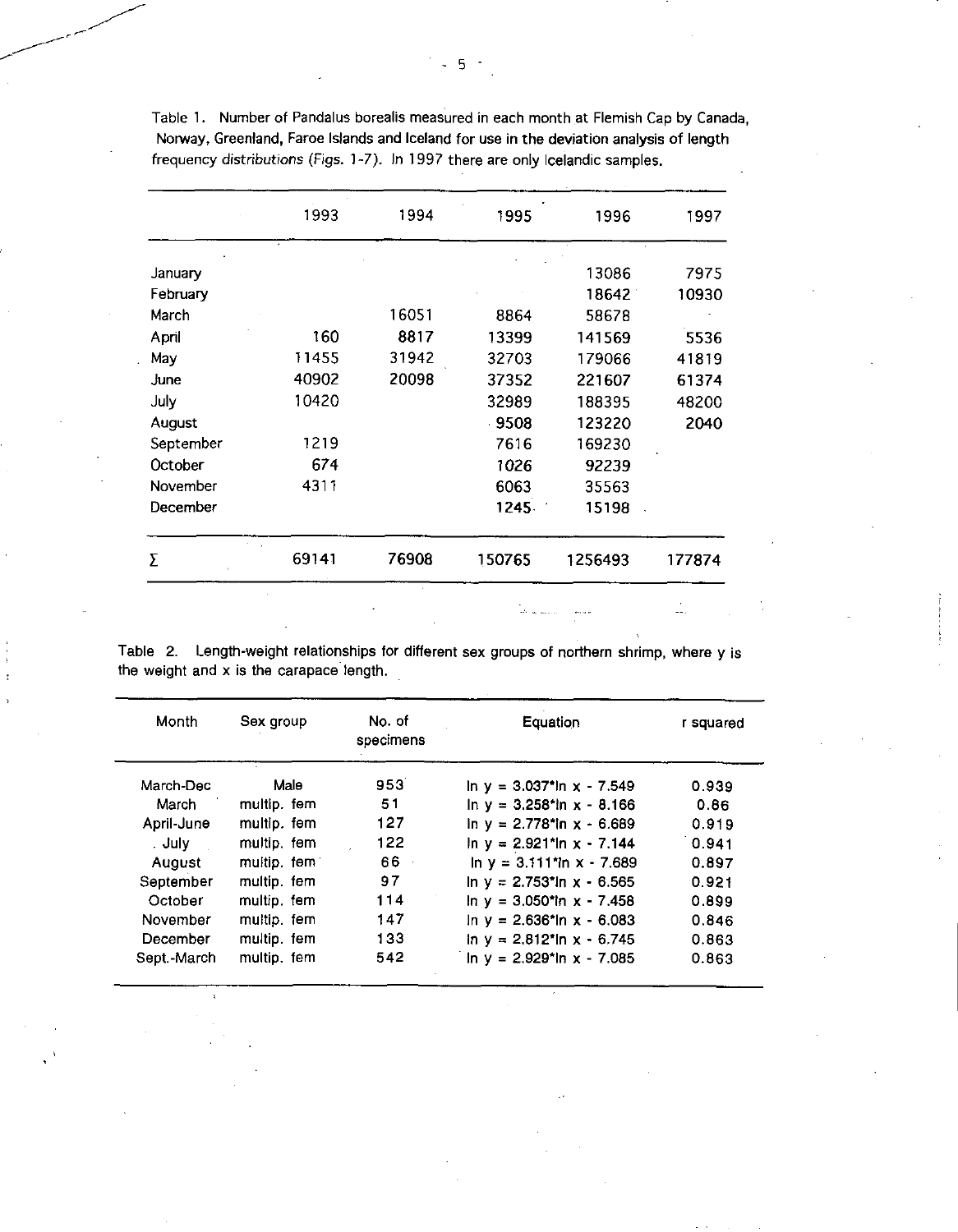Table 3. Some results of the modal analysis by sex and presumed age groups in 1998 and 1997. Weight is calculated from length-weight relationsships shown in table 2.

January 1996

| Age                           |      |       |            |            |               |               |                |
|-------------------------------|------|-------|------------|------------|---------------|---------------|----------------|
| Sex                           | Male | Male  | Primi. Fe. | Priml, Fe. | Multi.<br>te. | Multi.<br>te. | Multi.<br>fθ.  |
| <b>CL</b><br>(mm)             | 2.13 | 19.10 | 20.21      | 23.09      | 23.11         | 26.72         | 28.77          |
| $\langle g \rangle$<br>Weight | .03  | 4.09  | 4.86       | .28        | 8.27          | 12.65         | $15.7^{\circ}$ |
| Per cent                      | 0.18 | 58.14 | 0.23       | 19.75      | 8.04          | 10.31         | 3.35           |

## February 1996

| Age                  |       |       |            |            |               |               |               |
|----------------------|-------|-------|------------|------------|---------------|---------------|---------------|
| Sex                  | Male  | Male  | Primi. Fe. | Primi. Fe. | Multi.<br>fe. | Multi.<br>fe. | Multi.<br>fe. |
| CL.<br>(mm)          | 12.71 | 8.93  | 20.86      | 23.83      | 23.03         | 25.91         | 28.53         |
| <u>(o)</u><br>Weight | .19   | 3.98  | 5.35       | 8.01       | 8.19          | .56           | 15.33         |
| Per cent             | 0.38  | 48.12 | 2.96       | 16.88      | 6.64          | 16.59         | 8.44          |

# March 1996

| <b>BIGILI</b><br>,,,, |       |       |            |            |            |               |            |  |
|-----------------------|-------|-------|------------|------------|------------|---------------|------------|--|
| Age                   |       |       |            |            |            |               |            |  |
| Sex                   | Male  | Male  | Primi, Fe. | Primi. Fe. | Multi, fe. | Multi.<br>fe. | Multi, fe. |  |
| CL.<br>(mm)           | 12.95 | 8.85  | 20.58      | 23.80      | 22.85      | 26.16         | 28.39      |  |
| Weight<br>(g)         | .26   | 3.93  | 5.13       | 98. ⁄      | 8.00       | .89           | 15.1       |  |
| Per cent              | 0.54  | 68.57 | 4.86       | 6.28       | 5.93       | 8.81          | 5.01       |  |

#### April 1996

| Age        |       |           |            |            |            |               |            |
|------------|-------|-----------|------------|------------|------------|---------------|------------|
| Sex        | Male  | Male      | Primi. Fe. | Primi. Fe. | Multi, fe. | Multi.<br>fe. | Multi. fe. |
| СL<br>(mm) | 13.28 | 19.61     | 21.07      | 24.56      | 22.82      | 26.22         | 28.42      |
| Weight(g)  | 36    | 43<br>-4. | 5.51       | 8.78       | -39        | 10.86         | 13.59      |
| Per cent   | 3.78  | ∣.92      | 6.21       | 15.13      | 3.76       | 5.61          | 360        |

## May 1996

| Age        |       |       |            |               |               |            |            |
|------------|-------|-------|------------|---------------|---------------|------------|------------|
| Sex        | Male  | Male  | Primi, Fe. | Fe.<br>Primi. | Multi.<br>fe. | Multi, fe. | Multi, fe. |
| СL<br>(mm) | 14.35 | 19.88 | 21.23      | 24.80         | 23.23         | 25.95      | 28.51      |
| Weight (g) | 72    | 4.62  | 5.64       | 9.05          | .76           | 0.56       | 13.71      |
| Per cent   | .95   | 52.50 | 5.04       | 27.99         | 3.24          | 5.59       | 3.53       |

## June 1996

| Age           |       |       |           |            |               |               |               |
|---------------|-------|-------|-----------|------------|---------------|---------------|---------------|
| Sex           | Male  | Male  | Primi Fe. | Primi. Fe. | Multi.<br>fe. | Multi.<br>fe. | Multi.<br>fe. |
| CL<br>(mm)    | 14.81 | 20.30 | . . 95    | 25.01      | 24.33         | 26.96         | 29.31         |
| (ዐ)<br>Weight | 89    | 4.92  | 6.24      | 9.28       | 8.83          | .74           | 14.80         |
| Per cent      | 3 28  | 56.37 | 4.91      | 22.80      | 2.46          | .10           | 2.95          |

#### July 1996

| .<br>.        |       |       |               |               |               |               |               |               |
|---------------|-------|-------|---------------|---------------|---------------|---------------|---------------|---------------|
| Ago           |       |       |               |               |               |               |               |               |
| Sex           | Male  | Male  | Fe.<br>Primi. | Fe.<br>Primi. | Multi.<br>fe. | Multi.<br>fe. | Multi.<br>fe. | Multi.<br>fe. |
| СL<br>(mm)    | 15.52 | 20.38 | 21.69         | 25.11         | 21.70         | 25.03         | 27.10         | 29.32         |
| Weight<br>(g) | 2.18  | 4.98  | 6.02          | 9.39          | 6.33          | 9.60          | 12.11         | 15.24         |
| Per cent      | 8.86  | 62.27 | 2.54          | .20           | 0.59          | 78            | 4.43          | 2.21          |

## August 1996

| Age           |       |       |            |                |               |               |                |            |
|---------------|-------|-------|------------|----------------|---------------|---------------|----------------|------------|
| Sex           | Male  | Male  | Primi. Fe. | Fe.<br>Primal. | fe.<br>Multi. | Multi.<br>fe. | Multi.<br>fe.  | Multi, fe. |
| (mm)<br>CL    | 15.63 | 20.41 | 1.32       | 25.67          | ∣98<br>21     | 25.15         | $-17$<br>27.17 | 29.39      |
| Weight<br>(g) | 2.23  | 5.01  | 5.72       | 10.04          | 6.85          | 10.42         | 13.25          | 16.91      |
| Per cent      | 14.20 | 61 37 | 0.61       | 0.23           | 2.02          | 7.06          | 2.97           | .55        |

#### September 1996

| Age                  |       |       |            |               |               |            |               |
|----------------------|-------|-------|------------|---------------|---------------|------------|---------------|
| Sox                  | Male  | Male  | Primi. Fe. | Multi.<br>ÍΘ. | Multi.<br>fe. | Multi. fe. | Multi.<br>fe. |
| СL<br>(mm)           | 15.94 | 20.47 |            | 22,50         | 25.20         | 27.47      | 29.45         |
| Weight<br><u>(g)</u> | 2.36  | 5.05  |            | .65           | 10.66         | 13.72      | 16.83         |
| Per cent             | 14.72 | 60.25 |            | 3.44          |               | 2.57       | .16           |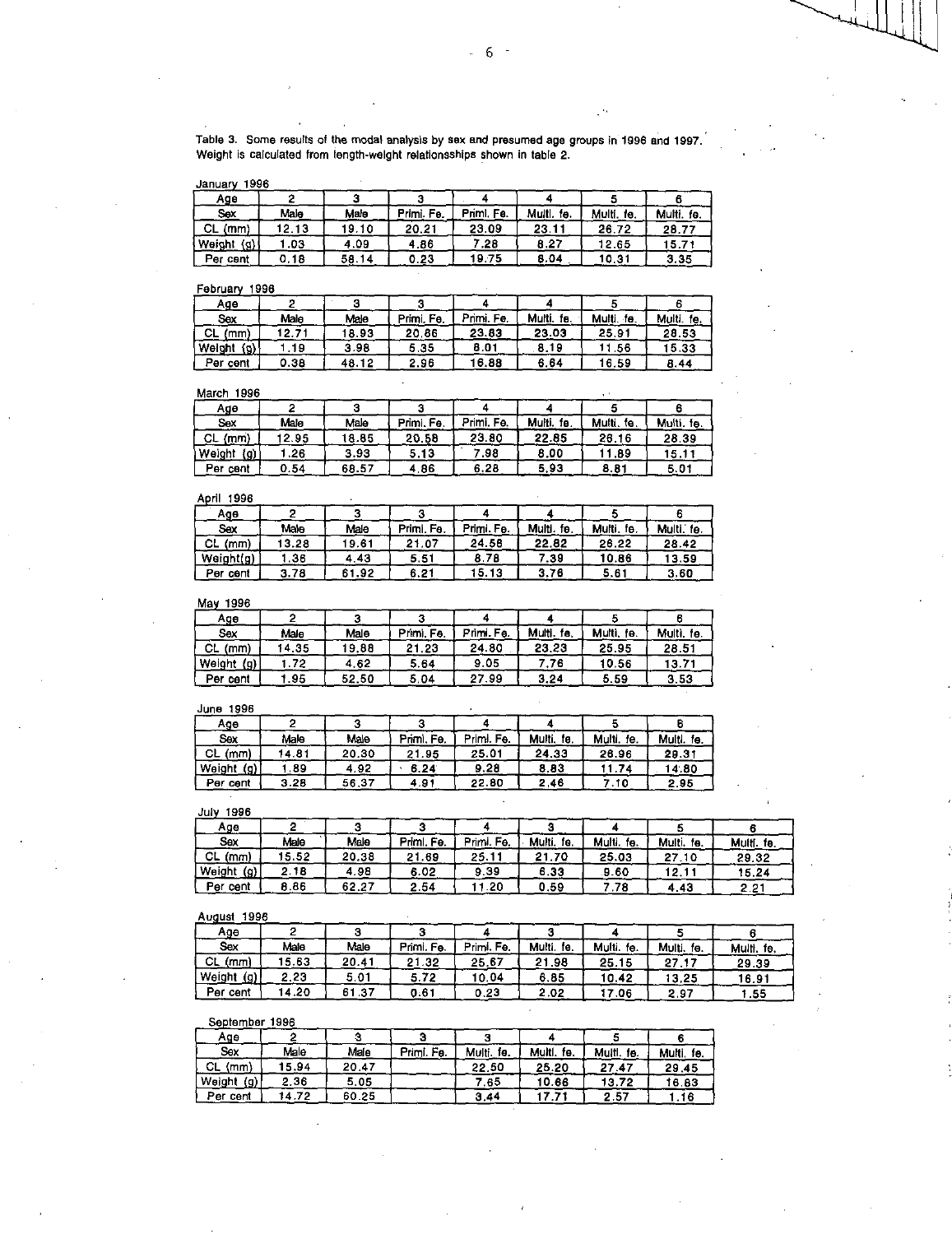## Table 3 continued

| O <sub>other</sub> 100 <sub>6</sub> |  |
|-------------------------------------|--|

| Age           |      |       |       |               |               |               |               |               |
|---------------|------|-------|-------|---------------|---------------|---------------|---------------|---------------|
| Sex           | Male | Male  | Male  | Fe.<br>Primi. | Multi.<br>te. | Multi.<br>fe. | Multi.<br>fe. | Multi.<br>Íе. |
| CL<br>(mm)    | .06  | 16.48 | 20.87 | 21.97         | 22.45         | 25.28         | 28.26         | 29.63         |
| Weight<br>(g) | 0.78 | 2.61  | 5.36  | 6.26          | 7.60          | 10.76         | 14.91         |               |
| Per cent      | 0.26 | .67   | 43.66 | 0.40          | $4.4^{\circ}$ | 28.52         | 4.18          | 0.72          |

November 1996

| .                                         | -----    |       |            |               |               |               |               |
|-------------------------------------------|----------|-------|------------|---------------|---------------|---------------|---------------|
| Ааө                                       |          |       |            |               |               |               |               |
| Sex                                       | Male     | Male  | Primi, Fe, | fe.<br>Multi. | Multi.<br>fe. | Multi.<br>fe. | Multi.<br>fe. |
| CL.<br>(mm)                               | 16.83    | 21.35 | 22 46      | 22.27         | 25 35         | 28.24         | 29.13         |
|                                           | .79<br>◠ | 5.74  | 6.69       | 42.           | 1085          | 14.88         | 16.30         |
|                                           | .24      | 31.74 | 20.85      | 2.48          | 31 66         | 5.41          | 0.63          |
| $\langle 0 \rangle$<br>Weight<br>Per cent |          |       |            |               |               |               |               |

December 1996

| <b>December 1996</b> |      |       |            |               |               |            |            |
|----------------------|------|-------|------------|---------------|---------------|------------|------------|
| Age                  |      |       |            |               |               |            |            |
| Sex                  | Male | Male  | Primi, Fe. | fe.<br>Multi. | Multi.<br>fe. | Multi, fe. | Multi, fe. |
| CL.<br>(mm)          |      | 21.31 | 22.48      | 21.36         | 25.27         | 28.30      | 29.71      |
| (g)<br>Weight        | 2.93 | 5.71  | 6.71       | 6.57          | 10.75         | 14.97      | 17.27      |
| Per cent             | 9.87 | 35.08 | 23.60      | .38.          | 25.36         | 4.20       | 0.51       |

## January 1997

| vanvan                      | .     |       |            |               |            |            |            |
|-----------------------------|-------|-------|------------|---------------|------------|------------|------------|
| Age                         |       |       |            |               |            |            |            |
| Sex                         | Male  | Male  | Primi. Fe. | Multi.<br>fe. | Multi, fe. | Multi, fe. | Multi. fe. |
| CL (mm)                     | 18.65 | 21.90 | 23.35      | 22.87         | 25.73      | 27.89      | 29.40      |
| Weight<br>$\left( 9\right)$ | 3.81  | 6.20  | 7.53       | 8.02          | 11.33      | 4.35       | 16.74      |
| Per cent                    | .95   | 40.72 | 596        | .10           | 29.42      | 4.51       | 3.34       |

February 1997

| Age           |       |       |            |               |               |               |
|---------------|-------|-------|------------|---------------|---------------|---------------|
| Sex           | Male  | Male  | Primi. Fo. | Multi.<br>fe. | Multi.<br>fe. | Multi.<br>fe. |
| СL<br>(mm)    | 18.43 | 22.11 | 23.72      | 21.94         | 25.70         | 28.60         |
| (g)<br>Weight | 3.67  | 6.38  | 7.90       | 7.10          | 11.29         | 15.44         |
| Per cent      | 21.42 | 34.49 | 18.95      | .12           | 19.65         | 4.37          |

## April 1997

| .                 |       |       |            |               |               |               |
|-------------------|-------|-------|------------|---------------|---------------|---------------|
| Age               |       |       |            |               |               |               |
| Sex               | Male  | Male  | Primi. Fe. | fe.<br>Multi. | Multi.<br>te. | Multi.<br>fe. |
| <b>CL</b><br>(mm) | 18.55 | 21.89 | 23.47      | 23.99         | 25.85         | 28.18         |
| Weight<br>(g)     | 3.75  | 6.19  | 7.65       | 8.49          | 10.44         | 13.27         |
| Per cent          | 50.66 | 18.11 | 20.73      | 3.15          | 5.45          | .66           |

May 1997

| <br>.         |       |       |       |            |               |               |               |               |
|---------------|-------|-------|-------|------------|---------------|---------------|---------------|---------------|
| Age           |       |       |       |            |               |               |               |               |
| Sox           | Male  | Male  | Male  | Primi. Fe. | Multi.<br>fe. | Multi.<br>fe. | fe.<br>Multi. | Multi.<br>te. |
| CL.<br>(mm)   | 14.92 | 8.83  | 22.11 | 24.29      | 23.61         | 25.82         | 28.20         | 29.25         |
| (g)<br>Weight | .93   | 3.92  | 6.38  | 8.49       | 8.12          | 10.41         | 13.30         | 14.72         |
| Per<br>cent   | 0.92  | 22.44 | 36.31 | 27.49      | -23           | 9.75          | 0.88          | 0.90          |

## **June 1997**

| .             |      |       |       |            |               |               |               |
|---------------|------|-------|-------|------------|---------------|---------------|---------------|
| Age           |      |       |       |            |               |               |               |
| Sex           | Male | Male  | Male  | Primi. Fe. | Multi.<br>fe. | Multi.<br>fe. | Multi.<br>fe. |
| -CL<br>(mm)   | 5.72 | 19.36 | 22.54 | 24.57      | 23.83         | 25.80         | 28.81         |
| Weight<br>(g) | 2.27 | 4.26  | 6.77  | 8.79       | 8.33          | 10.39         | 14.1          |
| Per cent      | 0.08 | 16.30 |       | 35.64      | .29           | 3.69          | .84           |

## **July 1997**

| ---           |      |       |       |           |               |               |               |
|---------------|------|-------|-------|-----------|---------------|---------------|---------------|
| Age           |      |       |       |           |               |               |               |
| Sox           | Male | Male  | Male  | Primi Fe. | Multi.<br>fe. | Multi.<br>fe. | fe.<br>Multi. |
| СL<br>(mm)    | 5.84 | 19.25 | 22.45 | 24.37     | 23.71         | 25.84         | 28.92         |
| Weight<br>(g) | 2.32 | 4.19  | 6.69  | 8.58      | 8.20          | 10 54         | 14.64         |
| Per cent      | 5.79 | 51.55 | 13.55 | 18.80     | 2.83          | 6.31          | 0.91          |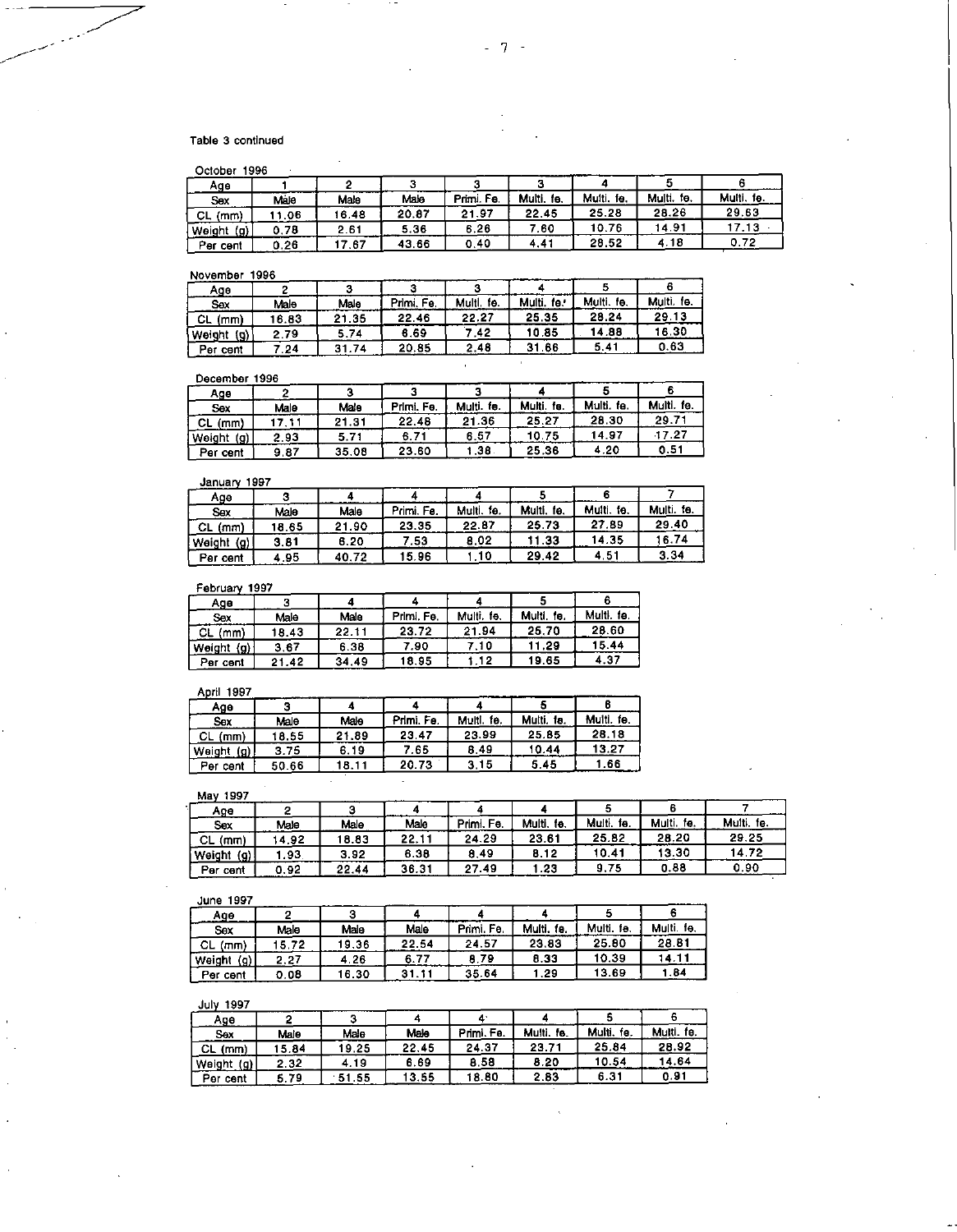|       |               |      | Males  |      | males |     |      | Females |      |    | ∑ females |
|-------|---------------|------|--------|------|-------|-----|------|---------|------|----|-----------|
| Years | Age groups    |      |        |      |       |     |      |         | 6    |    |           |
| 1994  | No./hr. (000) | 8658 | 10118  | 2059 | 20835 |     | 125  | 3660    | 7720 |    | 11505     |
| 1996  | No./hr. (000) | 310  | 15676. |      | 16986 | 185 | 6209 | 522     | 789  |    | 9705      |
| 1997  | No./hr. (000) | 362  | 6258   | 6348 | 12968 |     | 6811 | 2337    | 297  | 64 | 9509      |

Table 4. No./hour of shrimp calculated from age asessments, nominal catch and effort for the period January -July.

Table 5. Landings and some averages calculated from the Icelandic logbooks.

| Year  | Nominal Catch<br>Tons | Twin trawls<br>% of catch | Trawl size<br>No. of meshes | <b>Standardized</b><br><b>CPUE</b> |
|-------|-----------------------|---------------------------|-----------------------------|------------------------------------|
| 1993. | 2 2 4 3               | 46.0                      | 3087                        | 370                                |
| 1994  | 2 3 0 0               | 56.2                      | 2975                        | 235                                |
| 1995  | 7622                  | 57.6                      | 2688                        | 269                                |
| 1996  | 21 077                | 57.8                      | 2805                        | 210                                |
| 1997  | 4 2 8 5               | 67.6                      | 2826                        | 172                                |

Table 6. Percentage of sex groups by strata and months.

|             |        | NW stratum 1996 |         |
|-------------|--------|-----------------|---------|
| Month       | Males  | Primip.         | Multip. |
|             |        | females         | females |
| Jan         | 63.61% | 17.05%          | 19.34%  |
| Feb         | 63.34% | 18.23%          | 18.44%  |
| Mars        | 70.97% | 10.09%          | 18.94%  |
| April       | 64.26% | 23.54%          | 12.20%  |
| May         | 57.73% | 30.50%          | 11.77%  |
| <b>June</b> | 57.14% | 28.50%          | 14.36%  |
| July        | 75.08% | 10.41%          | 14.51%  |
| Aug         | 74.49% | 0.90%           | 24.61%  |
|             |        |                 |         |
| Mean        | 65.83% | 17.40%          | 16.77%  |

| SW stratum 1996 |        |                  |         |  |  |
|-----------------|--------|------------------|---------|--|--|
| Month           | Males  | Primip.          | Multip. |  |  |
|                 |        | females          | females |  |  |
| Jan             | 42.04% | 30.09%           | 27.88%  |  |  |
| Feb             | 46.93% | 19.58%<br>33.49% |         |  |  |
| Mars            | 54.47% | 15.63%           | 29.90%  |  |  |
| April           | 61.22% | 18.00%           | 20.77%  |  |  |
| May             | 45.03% | 39.38%<br>15.59% |         |  |  |
| June            | 55.93% | 31.15%           | 12.92%  |  |  |
| July            | 66.97% | 15.63%           | 17.40%  |  |  |
| August          | 72.45% | 0.78%            | 26.76%  |  |  |
|                 |        |                  |         |  |  |
| Mean            | 55.63% | 21.28%           | 23.09%  |  |  |

|       | NE stratum 1996 |         |         |  |  |  |
|-------|-----------------|---------|---------|--|--|--|
| Month | Males           | Primip. | Multip. |  |  |  |
|       |                 | females | females |  |  |  |
| Jan   | 54.37%          | 22.12%  | 23.50%  |  |  |  |
| Feb   | 53.51%          | 28.10%  | 18.39%  |  |  |  |
| Mars  | 82.52%          | 11.73%  | 5.74%   |  |  |  |
| April | 80.58%          | 15.78%  | 3.64%   |  |  |  |
| May   | 63.11%          | 28.88%  | 8.01%   |  |  |  |
| June  | 69.28%          | 22.67%  | 8.05%   |  |  |  |
| July  | 69.43%          | 19.64%  | 10.93%  |  |  |  |
| Aug   | 81.38%          | 0.52%   | 18.10%  |  |  |  |
|       |                 |         |         |  |  |  |
| Mean  | 69.27%          | 18.68%  | 12.05%  |  |  |  |

| SE stratum 1996  |                                      |         |         |  |  |
|------------------|--------------------------------------|---------|---------|--|--|
| Month            | Males                                | Primip. | Multip. |  |  |
|                  |                                      | females | females |  |  |
| Jan              |                                      |         |         |  |  |
| Feb              |                                      |         |         |  |  |
| Mars             |                                      |         |         |  |  |
| April            | 60.76%                               | 38.40%  | 0.84%   |  |  |
| May              | 32.78%                               | 54.44%  | 12.78%  |  |  |
| June             | 58.08%<br>31.55%<br>71.61%<br>14.76% |         | 10.37%  |  |  |
| July             |                                      |         | 13.63%  |  |  |
| 82.87%<br>August |                                      | 1.12%   | 16.02%  |  |  |
|                  |                                      |         |         |  |  |
| Mean             | 61.22%                               | 28.05%  | 10.73%  |  |  |

Ť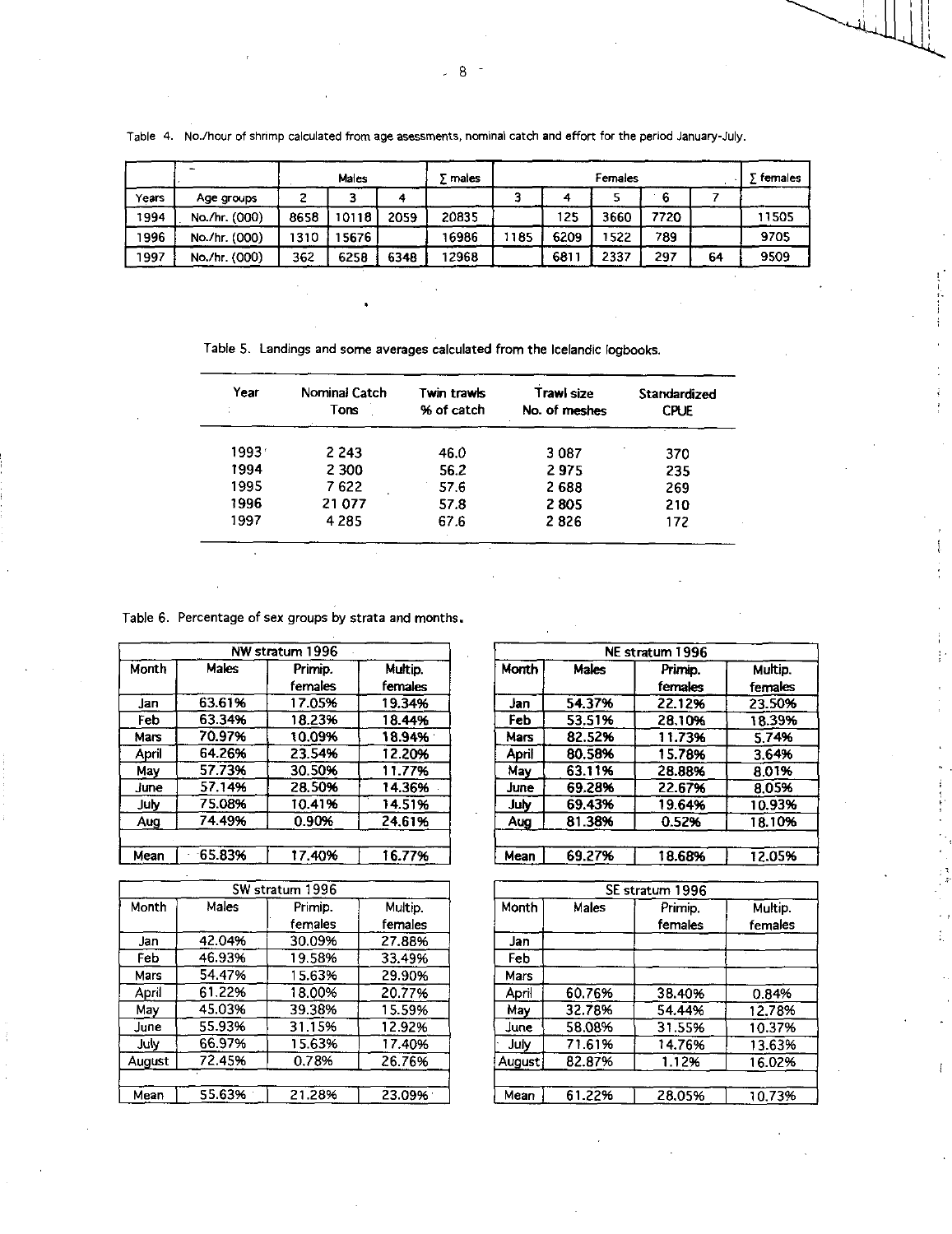Table 6 continued.

| NW stratum 1996 |        |         |         |  |  |
|-----------------|--------|---------|---------|--|--|
| Month           | Males  | Primip. | Multip. |  |  |
|                 |        | females | females |  |  |
| Sep             | 78.52% | 0.71%   | 20.77%  |  |  |
| Oct             | 71.26% | 3.25%   | 25.49%  |  |  |
| Nov             | 36.66% | 21.79%  | 41.55%  |  |  |
| <b>Dec</b>      | 48.83% | 22.80%  | 28.37%  |  |  |
|                 |        |         |         |  |  |
| Mean            | 58.82% | 12.14%  | 29.05%  |  |  |

|       | SW stratum 1996 |                    |                    |  |  |  |
|-------|-----------------|--------------------|--------------------|--|--|--|
| Month | Males           | Primip.<br>females | Multip.<br>females |  |  |  |
| Sep   | 68.03%          | 0.61%              | 31.36%             |  |  |  |
| Oct   | 42.68%          | 4.10%              | 53.22%             |  |  |  |
| Nov   | 54.81%          | 17.76%             | 27.43%             |  |  |  |
| Dec   | 42.43%          | 23.90%             | 33.66%             |  |  |  |
| Mean  | 51.99%          | 11.59%             | 36.42%             |  |  |  |

| Month         | Males  | Primip. | Multip. |  |
|---------------|--------|---------|---------|--|
|               |        | females | females |  |
| Sep           | 84.32% | 1.30%   | 14.38%  |  |
| 71.80%<br>Oct |        | 4.92%   | 23.28%  |  |
| Nov           | 33.67% | 20.46%  | 45.87%  |  |
| Dec           | 35.42% | 26.36%  | 38.23%  |  |
|               |        |         |         |  |
| Mean          | 56.30% | 13.26%  | 30.44%  |  |

| SE stratum 1996                       |        |                    |                    |  |  |  |  |
|---------------------------------------|--------|--------------------|--------------------|--|--|--|--|
| Month                                 | Males  | Primip.<br>females | Multip.<br>females |  |  |  |  |
| 85.42%<br>Sep<br><b>Oct</b><br>88.95% |        | 1.54%              | 13.04%             |  |  |  |  |
|                                       |        | 4.12%              | 6.93%              |  |  |  |  |
| Nov                                   | 41.58% | 11.88%             | 46.53%             |  |  |  |  |
| Dec                                   |        |                    |                    |  |  |  |  |
| Mean                                  | 71.98% | 5.85%              | 22.17%             |  |  |  |  |

| NW stratum 1997 |        |                    |                    |  |  |
|-----------------|--------|--------------------|--------------------|--|--|
| Month           | Males  | Primip.<br>females | Multip.<br>females |  |  |
| Jan             | 53.98% | 22.49%             | 23.53%             |  |  |
| Feb             | 56.89% | 18.68%             | 24.43%             |  |  |
| Mars            |        |                    |                    |  |  |
| April           | 70.14% | 19.58%             | 10.28%             |  |  |
| May             | 56.10% | 29.85%             | 14.05%             |  |  |
| June            | 47.36% | 34.97%             | 17.67%             |  |  |
| July            | 71.04% | 18.97%             | 9.98%              |  |  |
| Aug             | 84.37% | 6.19%              | 9.44%              |  |  |
|                 |        |                    |                    |  |  |
| Mean            | 62.84% | 21.53%             | 15.63%             |  |  |

| SW stratum 1997 |        |         |         |  |  |
|-----------------|--------|---------|---------|--|--|
| Month           | Males  | Primip. | Multip. |  |  |
|                 |        | females | females |  |  |
| Jan             | 43.21% | 14.61%  | 42.18%  |  |  |
| Feb             | 57.89% | 21.65%  | 20.46%  |  |  |
| Mars            |        |         |         |  |  |
| April           | 67.68% | 21.21%  | 11.11%  |  |  |
| May             | 68.44% | 20.04%  | 11.53%  |  |  |
| June            | 46.00% | 30.43%  | 23.57%  |  |  |
| July            | 70.52% | 14.57%  | 14.91%  |  |  |
| August          | 72.04% | 6.65%   | 21.31%  |  |  |
|                 |        |         |         |  |  |
| Mean            | 60.83% | 18.45%  | 20.72%  |  |  |

| NE stratum 1997 |        |         |         |  |  |
|-----------------|--------|---------|---------|--|--|
| Month           | Males  | Primip. | Multip. |  |  |
|                 |        | females | females |  |  |
| Jan             | 64.92% | 12.04%  | 23.04%  |  |  |
| Feb             | 51.98% | 17.48%  | 30.54%  |  |  |
|                 |        |         |         |  |  |
| April           | 66.02% | 23.17%  | 10.81%  |  |  |
| May             | 58.86% | 31.18%  | 9.96%   |  |  |
| June            | 48.34% | 39.01%  | 12.65%  |  |  |
| July            | 71.06% | 22.07%  | 6.87%   |  |  |
| Aug             |        |         |         |  |  |
|                 |        |         |         |  |  |
| Mean            | 60.20% | 24.16%  | 15.65%  |  |  |

| SE stratum 1997 |        |                    |                    |  |  |
|-----------------|--------|--------------------|--------------------|--|--|
| Month           | Males  | Primip.<br>females | Multip.<br>females |  |  |
| Jan             |        |                    |                    |  |  |
| Feb             |        |                    |                    |  |  |
| Mars            |        |                    |                    |  |  |
| April           |        |                    |                    |  |  |
| May             |        |                    |                    |  |  |
| June            |        |                    |                    |  |  |
| July            | 65.87% | 30.29%             | 3.85%              |  |  |
| August          |        |                    |                    |  |  |
|                 |        |                    |                    |  |  |
| Mean            | 65.87% | 30.29%             | 3.85%              |  |  |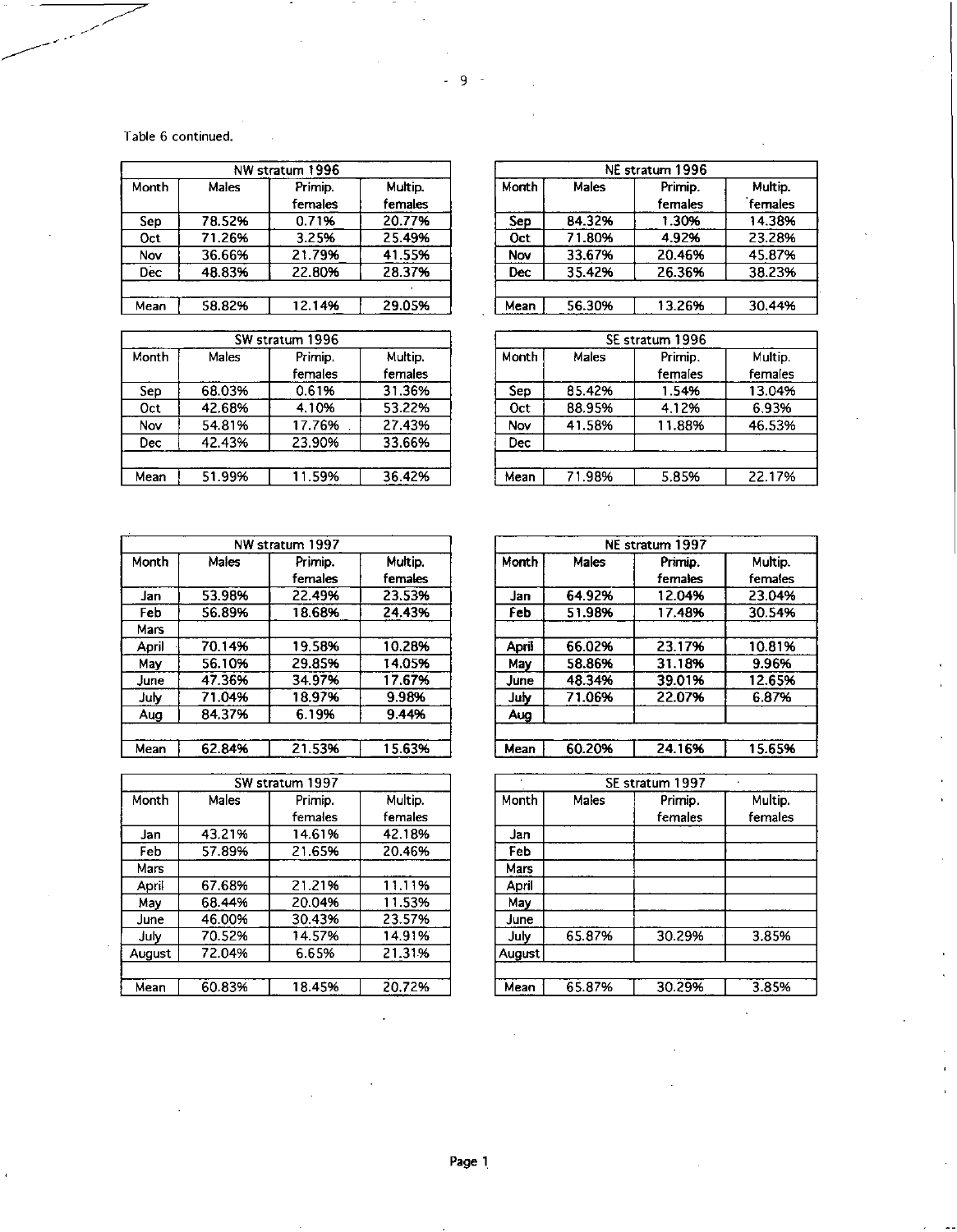|      |             | January - July |                |                  |       |             | August - December |                  |
|------|-------------|----------------|----------------|------------------|-------|-------------|-------------------|------------------|
| Year | Month       | CPUE           | Effort         | Catch            | Month | <b>CPUE</b> | <b>Effort</b>     | Catch            |
|      |             |                |                |                  |       |             |                   |                  |
| 1993 |             |                |                |                  | Aug   | 311         | 1363              | 424              |
|      |             |                |                |                  | Sep   | 342         | 1064              | 364              |
|      |             |                |                |                  | Oct   | 215         | 372               | 80               |
|      | June        | 374            | 1848           | 691              | Nov   | 297         | 606               | 180              |
|      | Jul         | 324            | 1160           | 376              | Dec   | 221         | 579               | 128              |
|      | Total       | 355            | 3008           | 1067             | Total | 295         | 3985              | 1176             |
|      |             |                |                |                  |       |             |                   |                  |
| 1994 | Jan         | 216            | 194            | $-42$            | Aug   | 203         | 2025              | 411              |
|      | Feb         | 325            | 880            | 286              | Sep   | 159         | 748               | 119              |
|      | Mar         | 281            | 719            | 202              | Oct   | 125         | 632               | 79               |
|      | June        | 252            | 1698           | 428              | Nov   | 113         | 230               | 26               |
|      | Jul         | 204            | 3461           | 706              | Dec   | 75          | 13                | $\mathbf{1}$     |
|      | Total       | 239            | 6953           | 1664             | Total | 174         | 3648.5            | 636              |
|      |             |                |                |                  |       |             |                   |                  |
| 1995 | Jan         |                |                |                  |       |             |                   |                  |
|      | Feb         | 278.7          | 94             | 26.2             | Aug   | 174.6       | 9283              | 1620.5           |
|      | Mar         | 246.8          | 1003           | 247.5            | Sep   | 130.9       | 5605              | 733.7            |
|      | Apr         | 146.0          | 2155           | 314.7            | Oct   | 162.4       | 3997              | 649.0            |
|      | May         | 257.8          | 3068           | 790.8            | Nov   | 143.4       | 2022              | 289.9            |
|      | June        | 244.1          | 3993           | 974.6            | Dec   | 175.9       | 1372              | 241.3            |
|      | Jul         | 2458           | 7053           | 1733.7           |       |             |                   |                  |
|      | Total       | 235.4          | 17366          | 4087.5           | Total | 158.6       | 22279             | 3534.4           |
|      |             |                |                |                  |       |             |                   |                  |
| 1996 | Jan         | 203.3          | 2016           | 409.9<br>377.1   |       |             |                   |                  |
|      | Feb         | 243.6          | 1548           |                  | Aug   | 163.1       | 12700<br>9967     | 2071.0<br>1670.0 |
|      | Mar         | 255.8          | 4124<br>10251  | 1055.0           | Sep   | 167.6       |                   | 1870.0           |
|      | Apr         | 207.5          |                | 2127.0           | Oct   | 127.4       | 14674             |                  |
|      | May<br>June | 185.7          | 12970          | 2409.0           | Nov   | 134.1       | 5465              | 733.0            |
|      | Jul         | 199.8          | 19931<br>21342 | 3982.0<br>3777.0 | Dec   | 158.4       | 3762              | 596.0            |
|      |             | 177.0          |                |                  |       |             |                   |                  |
|      | Total       | 195.9          | 72182          | 14137            | Total | 149.0       | 46568             | 6940.0           |
| 1997 | Apr         | 129.0          | 910            | 117.4            | Aug   | 203.5       |                   | 6427 1307.9      |
|      | May         | 135.7          | 6580           | 893.0            | Sep   |             |                   | 153.0            |
|      | June        | 160.1          | 8042           | 1287.3           | Oct   |             |                   |                  |
|      | Jul         | 207.4          | 2538           | 526.3            | Nov   |             |                   |                  |
|      | Total       | 156.3          | 18070          | 2824             | Total |             | 6427              | 1460.9           |

Table 7. Catch effort and CPUE of Icelandic vessels at the Flaemish Cap.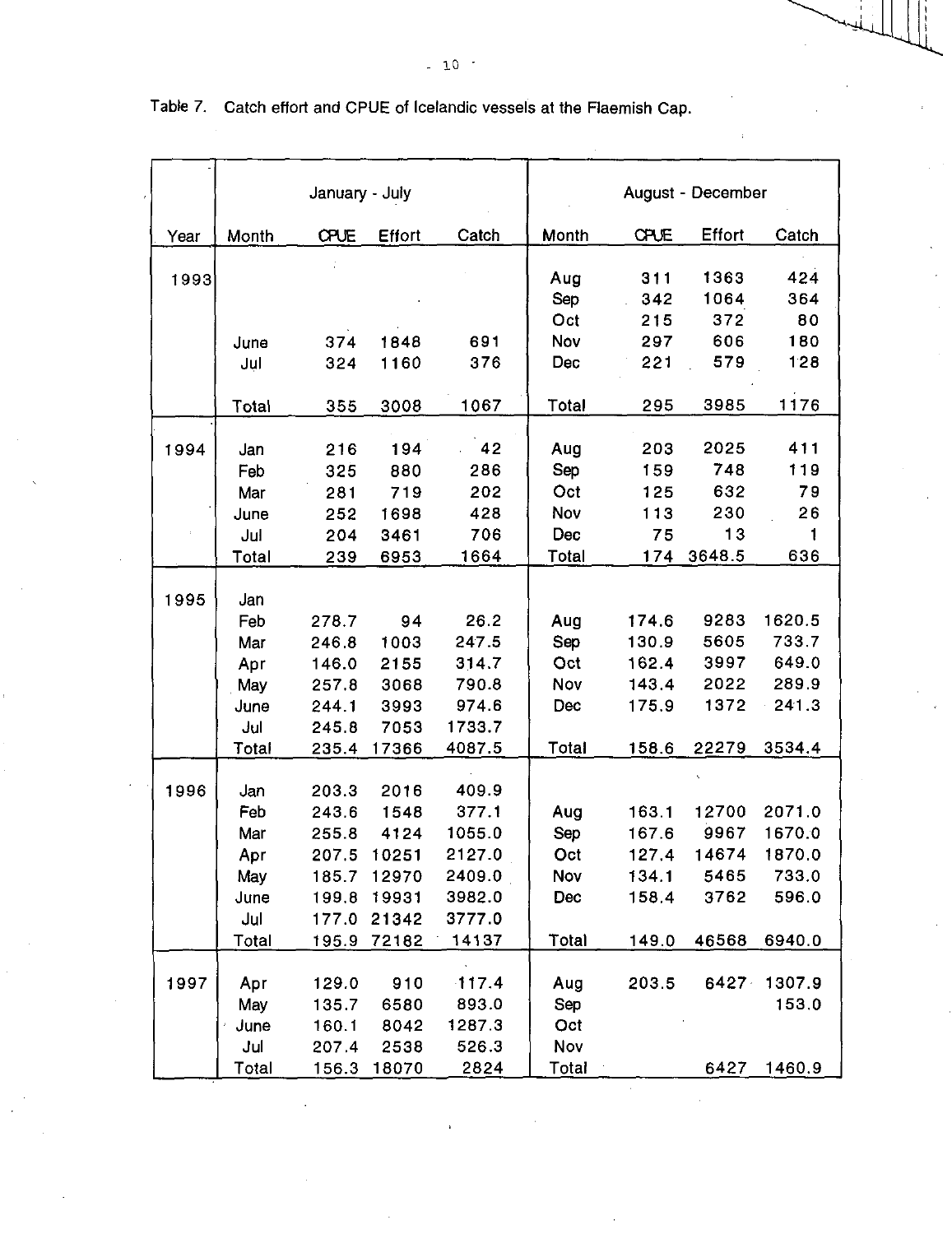140 1993 100 N 160  $60$ 20  $-20$  $-60$  $-100$  $10.0 12.0$ 16.0 18.0 20.0 22.0 24.0 26.0 28.0 30.0 32.0 34.0 36.0  $\bf 6.0$  $8.0$  $14.0$ 140 1994 100 **N 8B17** 60 20  $-20$  $-60$  $-100$  $\bf 6.0$  $8.0$  $10.0 12.0$  $14.0$ 16.0 18.0 20.0 22.0 24.0 26.0 28.0 30.0 32.0 34.0 36.0 140  $1995$ 100 18399 N 60 20  $-20$ -60  $-100$  $\boldsymbol{6.0}$  $\pmb{8.0}$ 10.0 12.0 14.0 16.0 18.0 20.0 22.0 24.0 26.0 28.0 30.0 32.0 34.0 36.0 140 1996 100 N. 141569 60  $20$  $-20$  $-60$  $-100$ 10.0 12.0 14.0 16.0 18.0 20.0 22.0 24.0 26.0 28.0 30.0 32.0 34.0 36.0 6.0  $8.0$  $140$ 1997 100 Ń. 5506  $60$ 20  $-20$ -60  $-100$  $6.0\,$  $8.0$ 10.0 12.0 14.0 16.0 18.0 20.0 22.0 24.0 26.0 28.0 30.0 32.0 34.0 36.0

Carapace length mm

Fig. 1. The deviations of length frequencies of northern shrimp by years in April in 3M from the mean length frequency distri bution of the years 1993-1997 in April.

# **APRIL**

 $-11$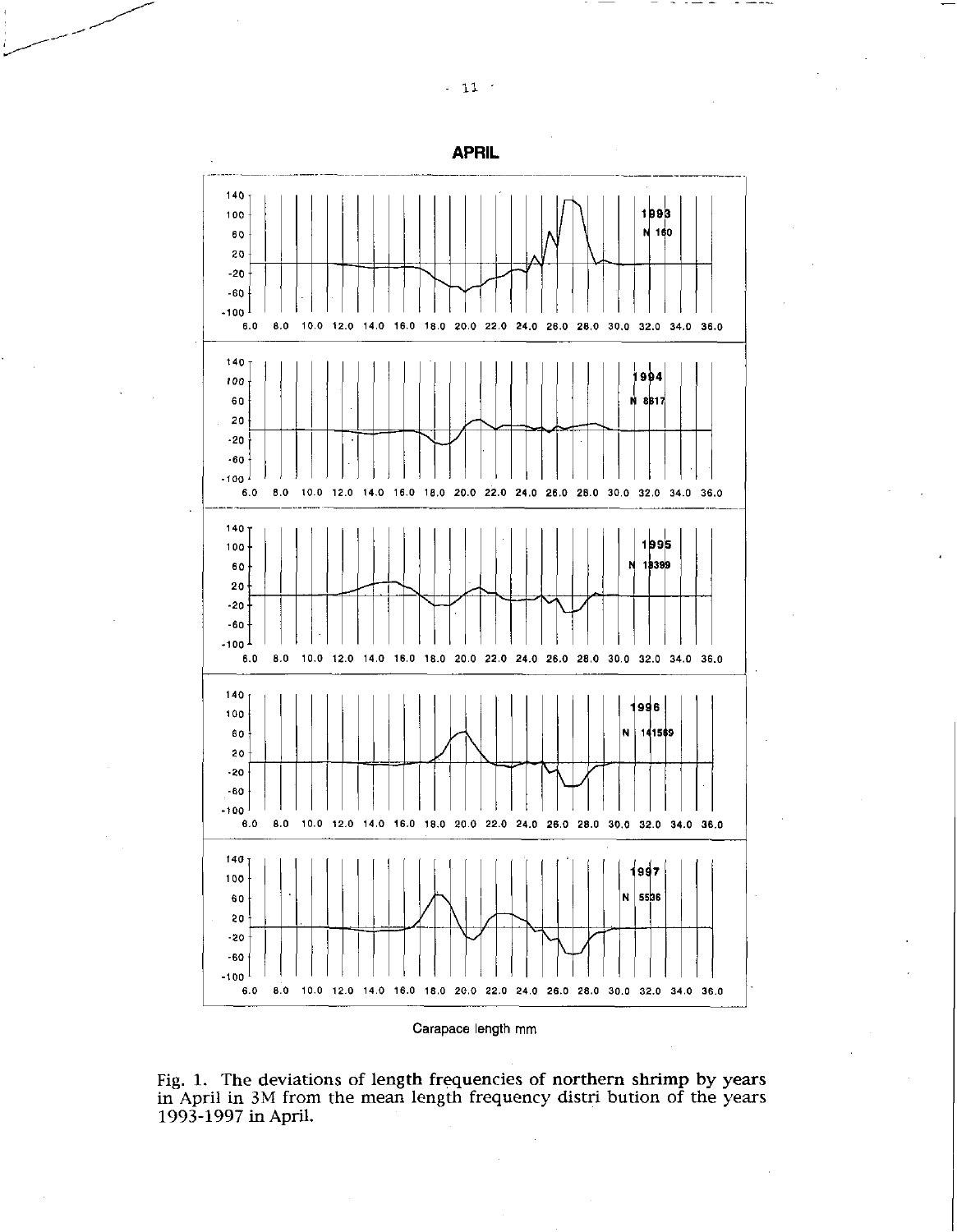

Fig. 2. The deviations of length frequencies of northern shrimp by years in May in 3M from the mean length frequency distri bution of the years 1993-1997 in May.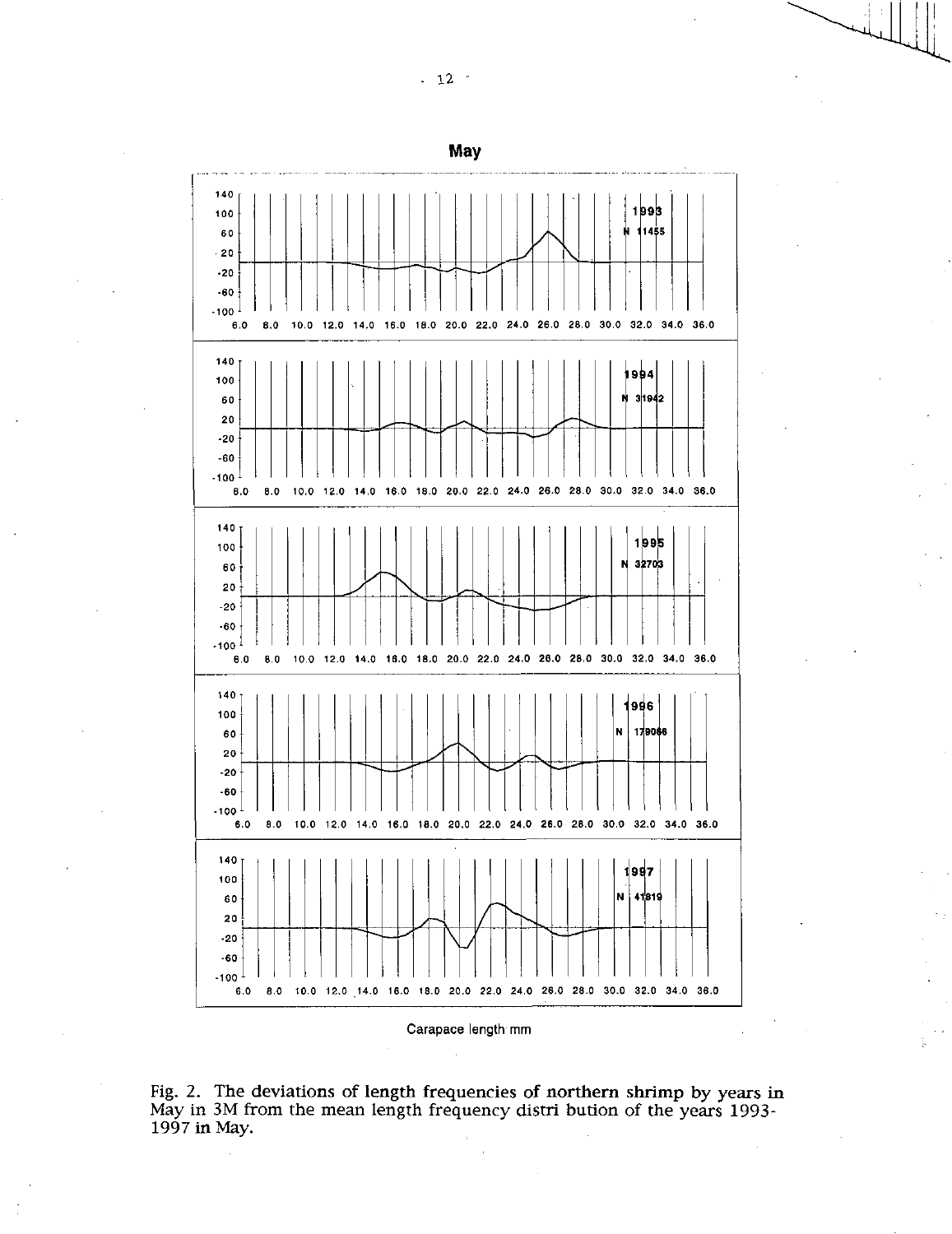- 13 -



Fig. 3. The deviations of length frequencies of northern shrimp by years in June in 3M from the mean length frequency distri bution of the years 1993- 1997 in June.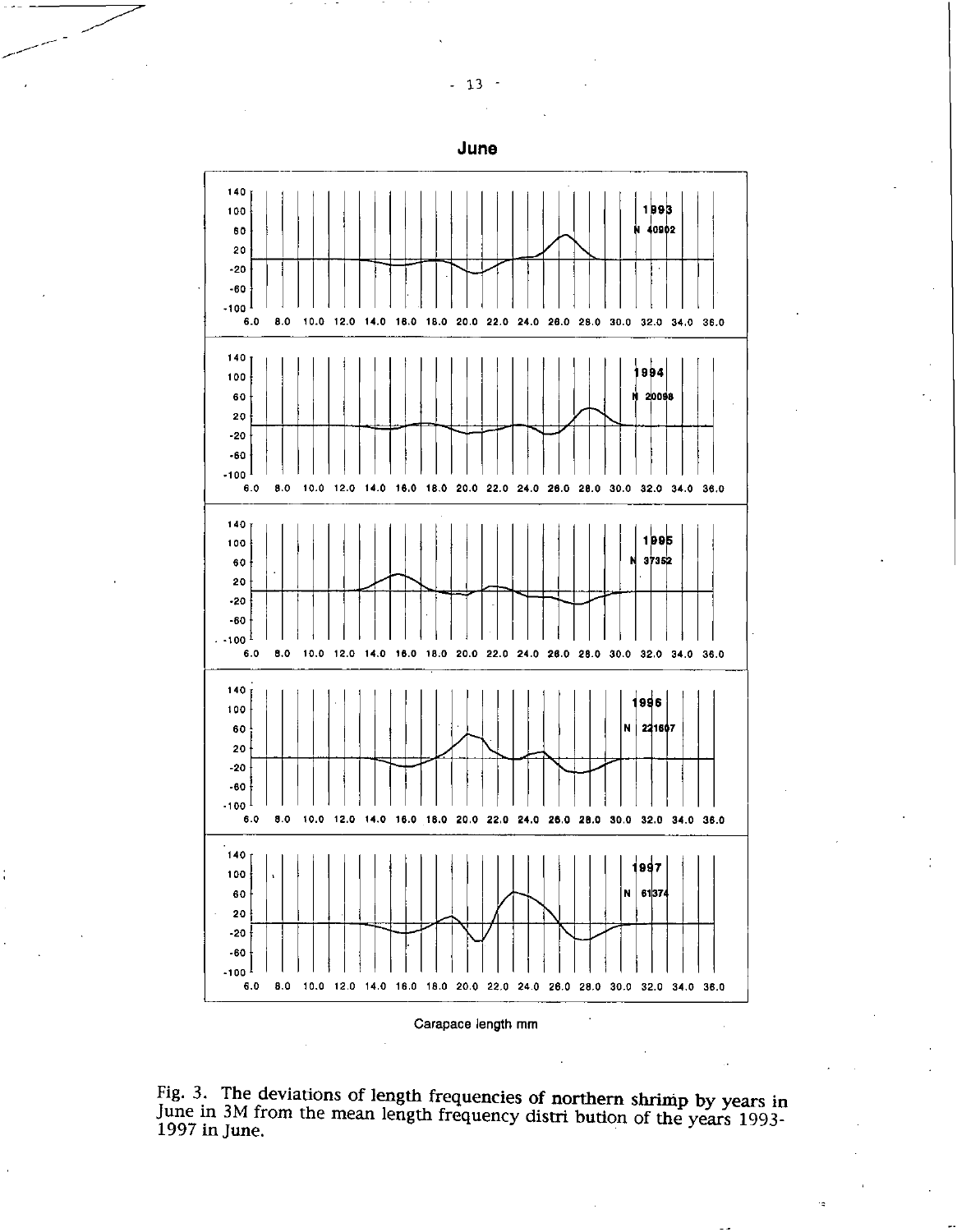**JULY** 



Fig. 4. The deviations of length frequencies of northern shrimp by years in July in 3M from the mean length frequency distri bution of the years 1993- 1997 in July.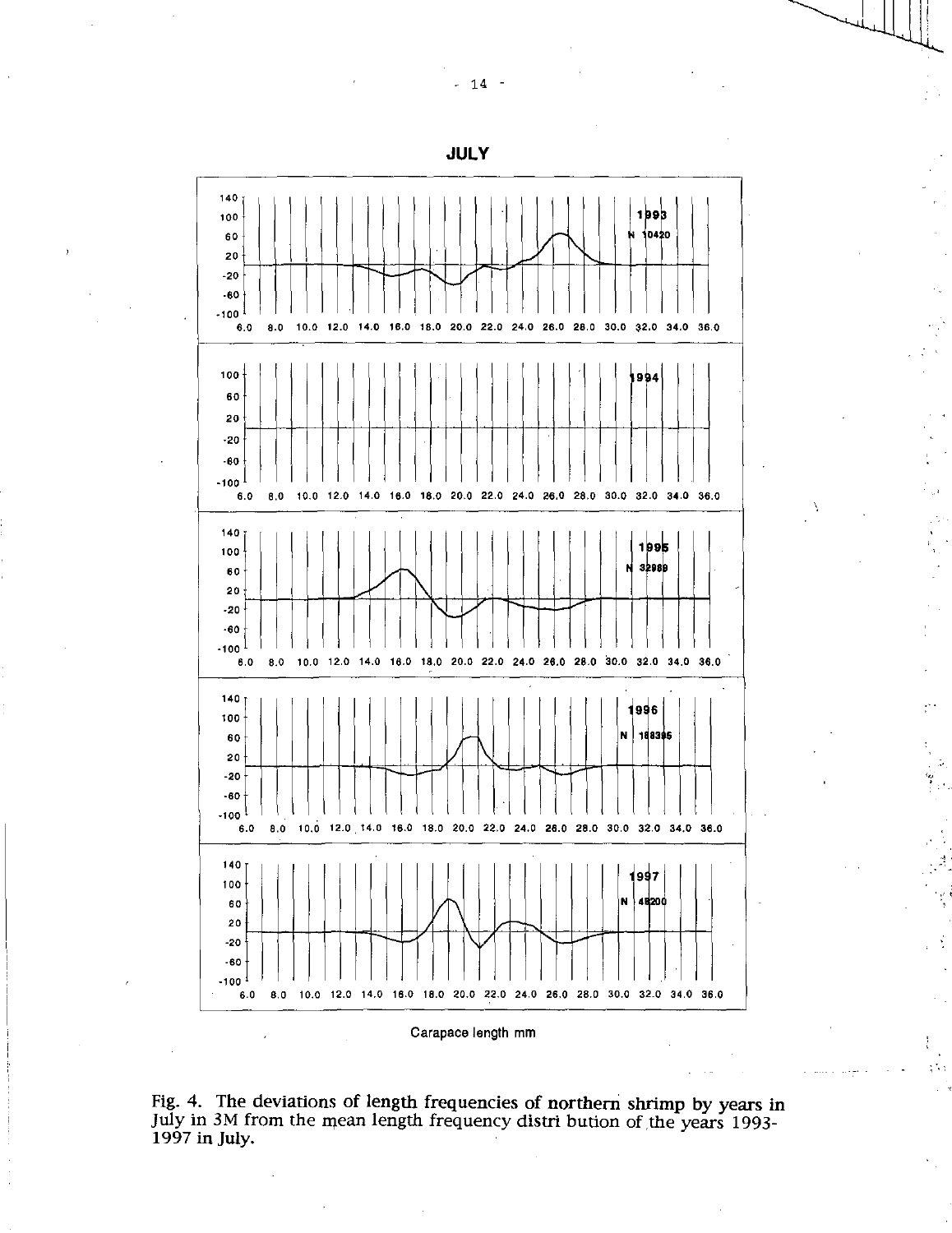

**SEPTEMBER** 

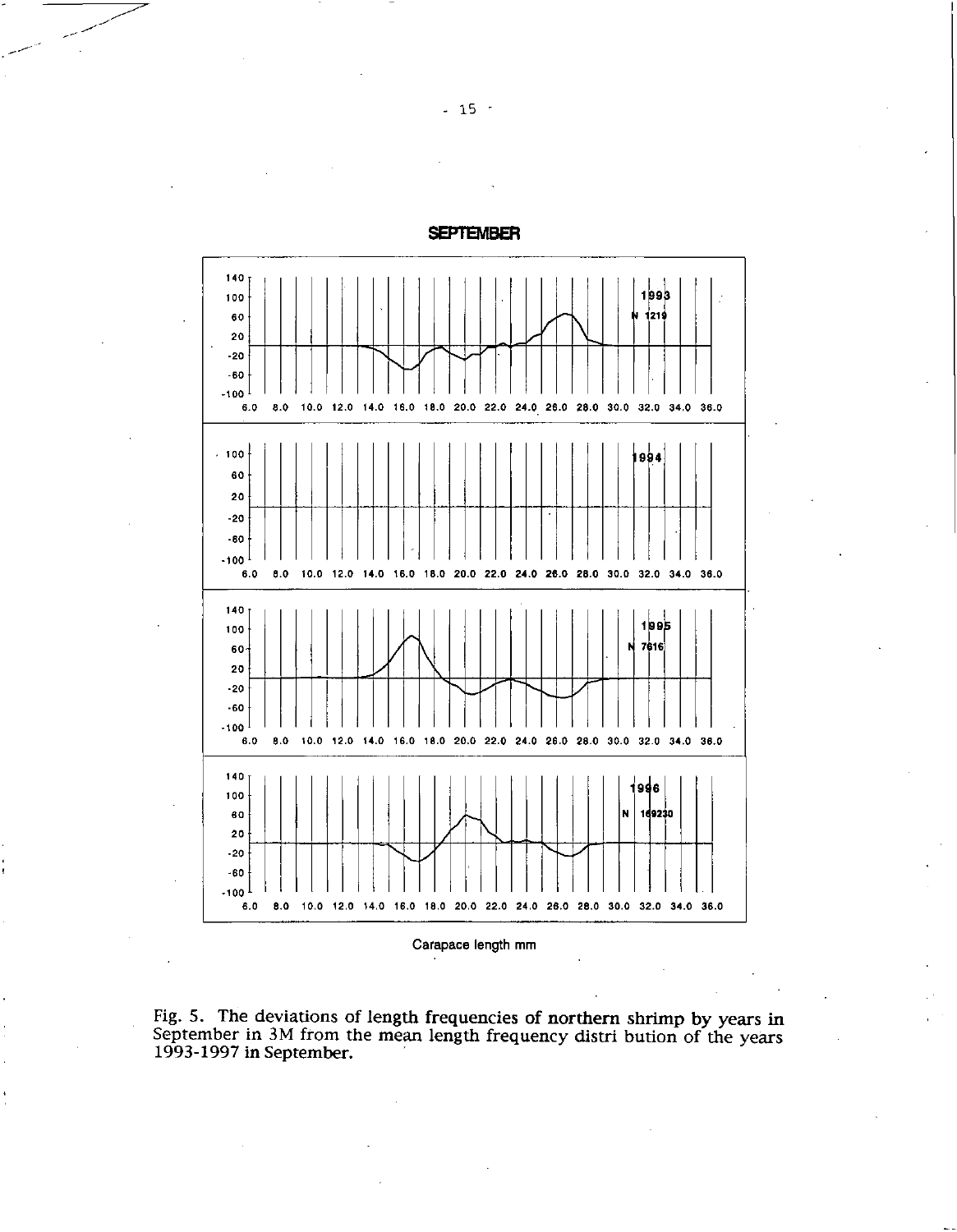

Fig. 6. The deviations of length frequencies of northern shrimp by years in October in 3M from the mean length frequency distribution of the years 1993-1997 in October.

ъ.

 $\mathbf{F}$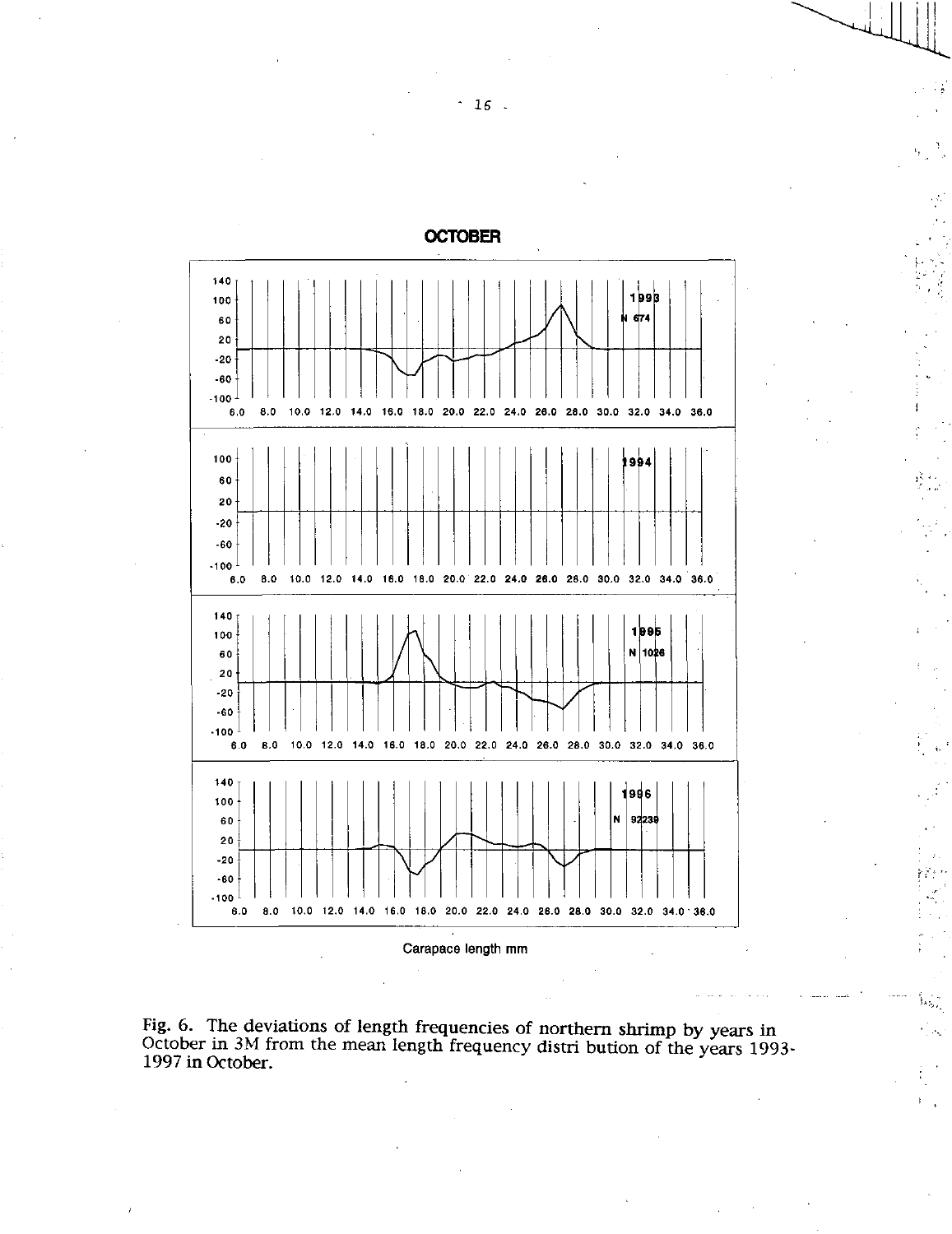

**NOVEMBER** 

Carapace length mm



 $-17 -$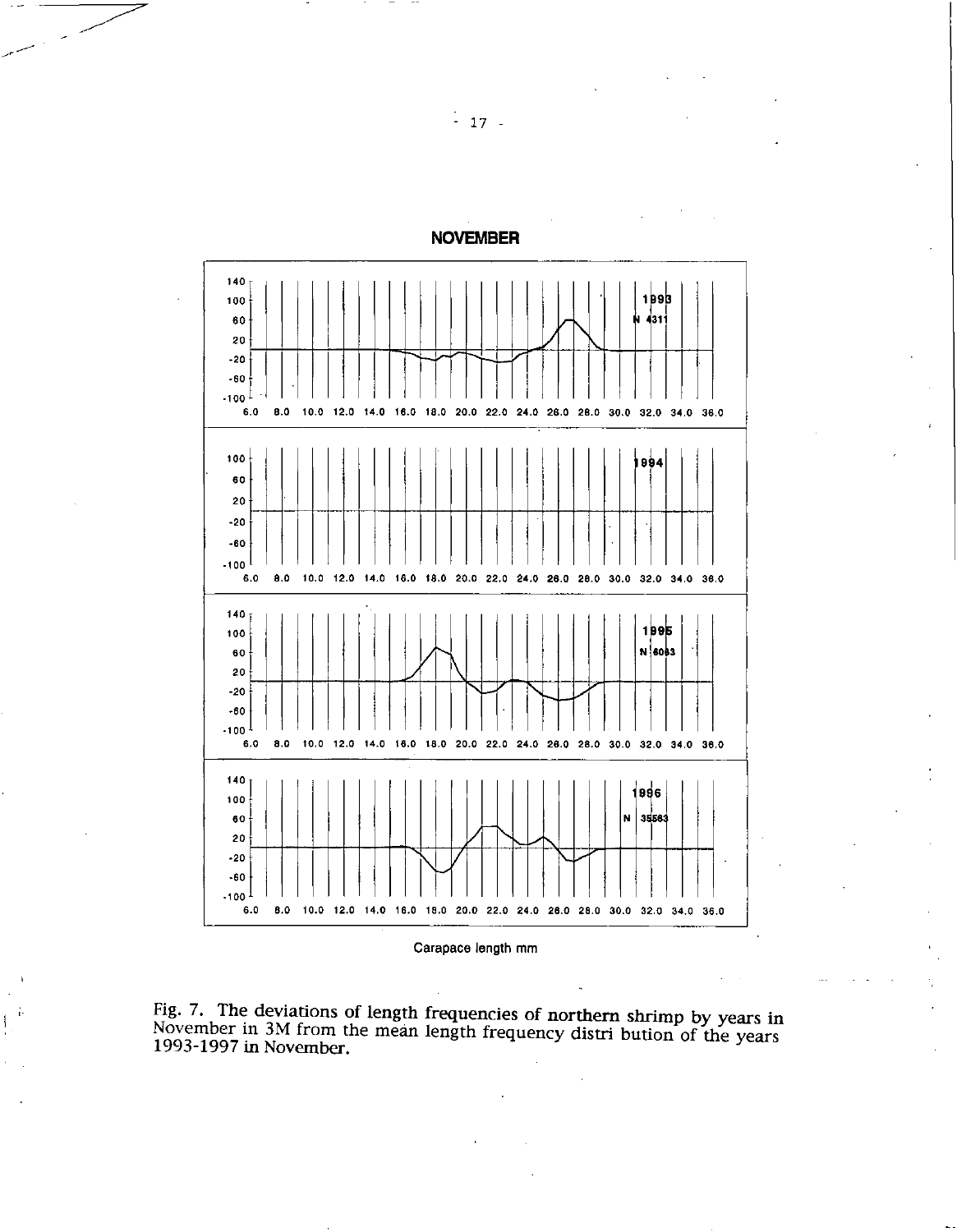- 18 -



Fig. 8. The length frequecy distribution of northern shrimp at Flemish Cap by months in 1996.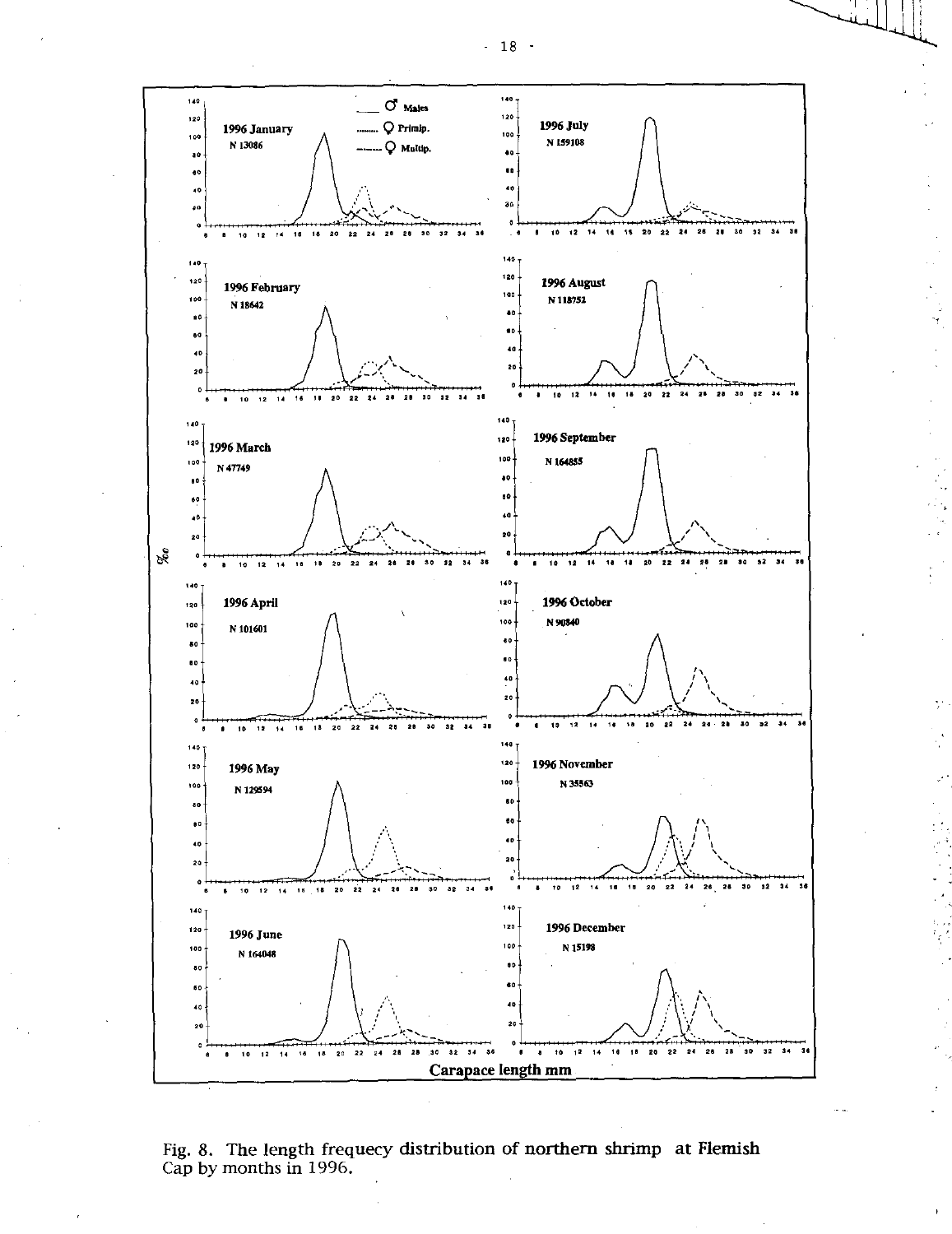- 19 -



Fig. 9. The length frequecy distribution of northern shrimp at Flemish Cap by months in 1997.

J,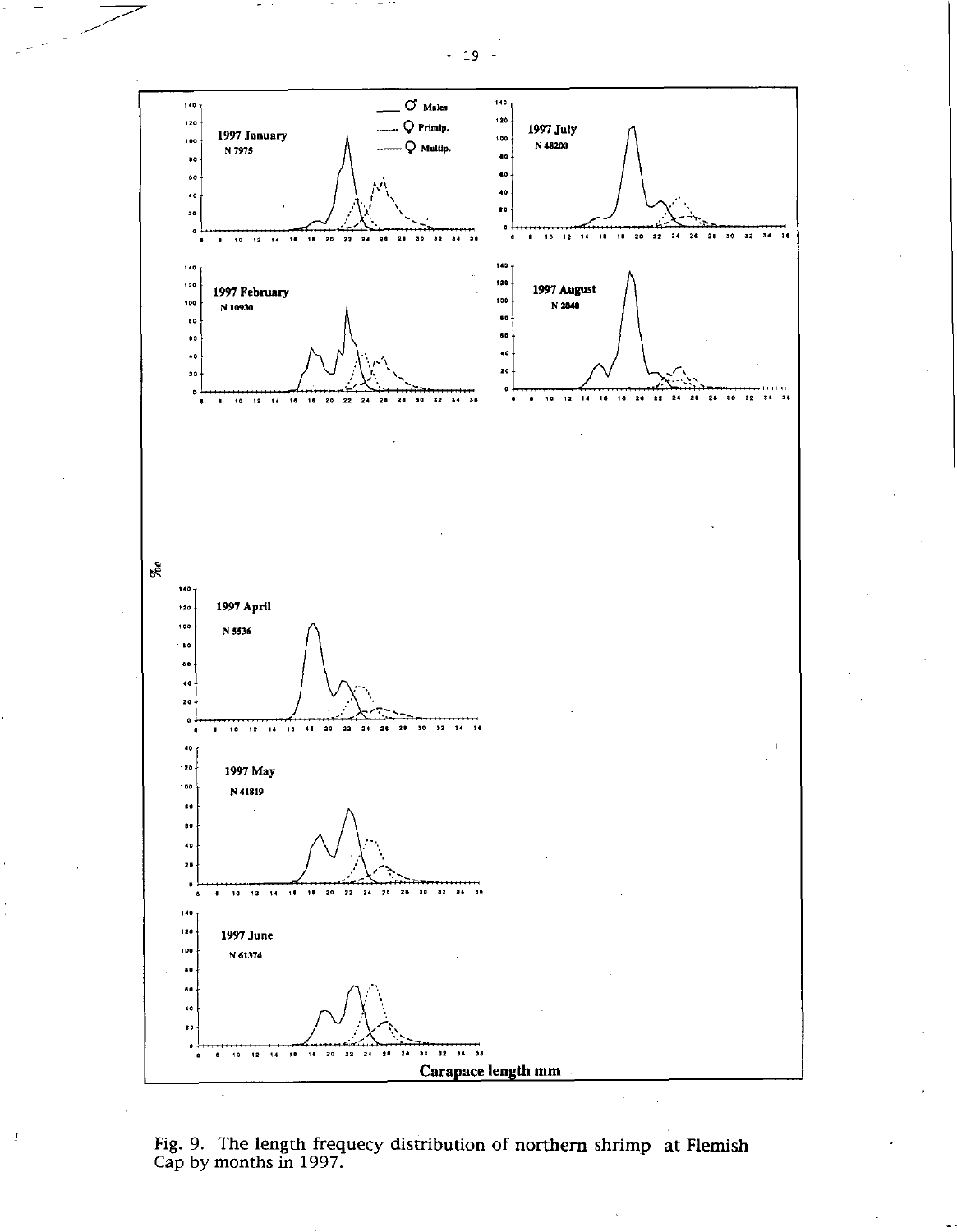

 $< 101$  fm

 $\hat{\Omega}$  :

 $\frac{1}{2} \left( \frac{1}{2} \frac{1}{2} \frac{1}{2} \frac{1}{2} \frac{1}{2} \frac{1}{2} \frac{1}{2} \frac{1}{2} \frac{1}{2} \frac{1}{2} \frac{1}{2} \frac{1}{2} \frac{1}{2} \frac{1}{2} \frac{1}{2} \frac{1}{2} \frac{1}{2} \frac{1}{2} \frac{1}{2} \frac{1}{2} \frac{1}{2} \frac{1}{2} \frac{1}{2} \frac{1}{2} \frac{1}{2} \frac{1}{2} \frac{1}{2} \frac{1}{2} \frac{1}{2} \frac{1}{2}$ 



Fig. 10. The length frequecy distribution of northern shrimp at Flemish Cap in January and February by depth in 1996.

 $-20 -$ 

January 1996

1

 $0,8$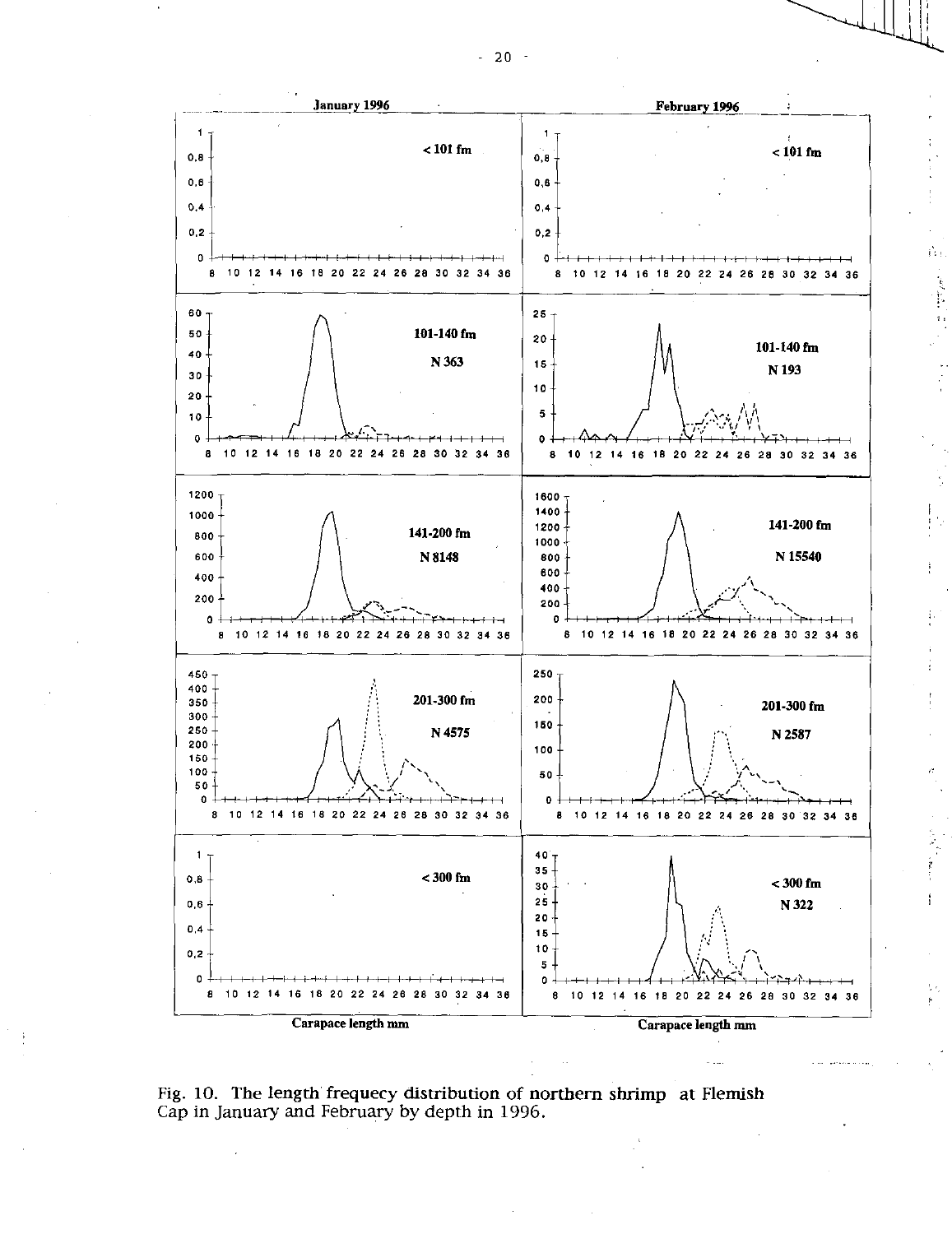

Fig. 11. The length frequecy distribution of northern shrimp at Flemish Cap in March and April by depth in 1996.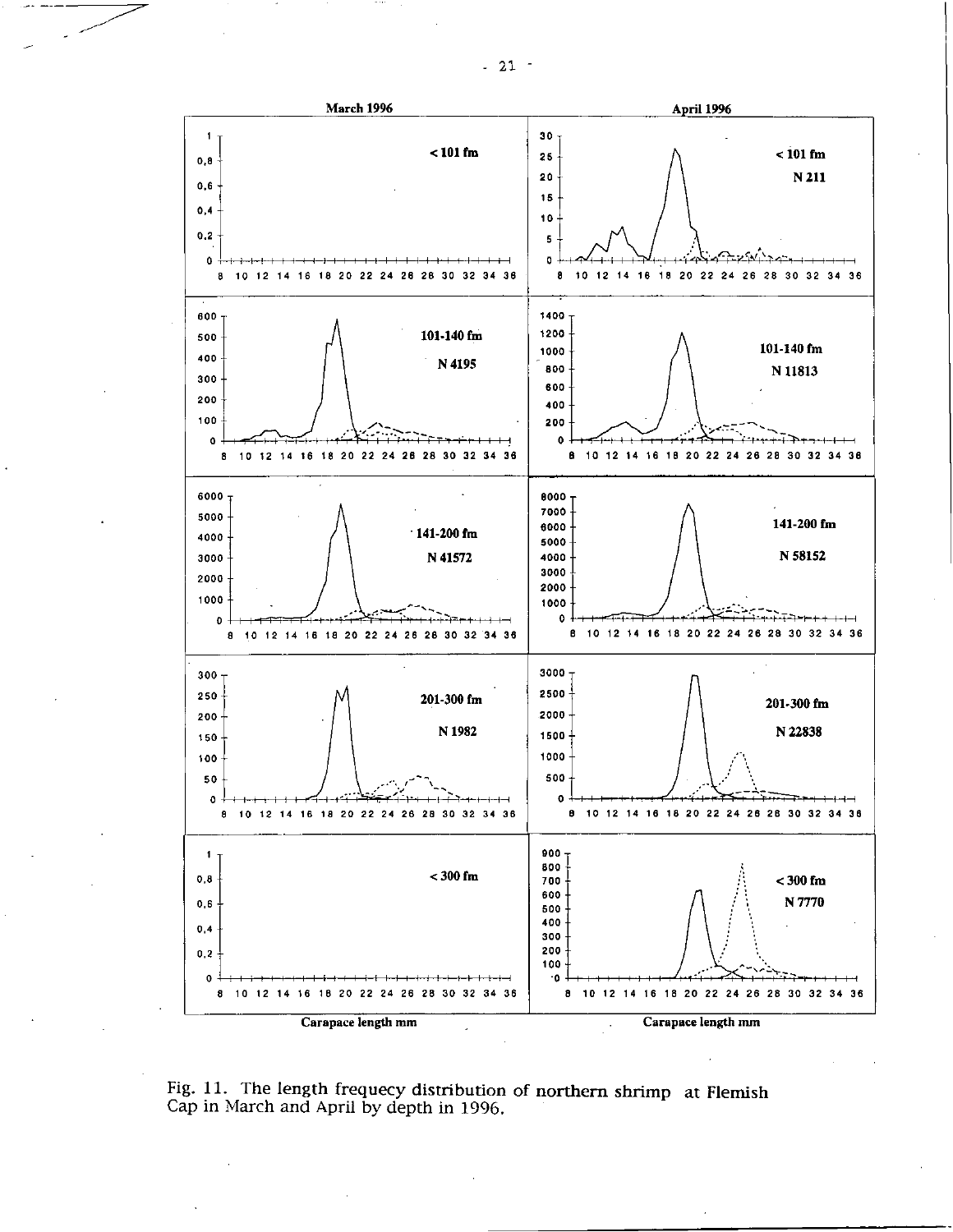

Fig. 12. The length frequecy distribution of northern shrimp at Flemish Cap in May and June by depth in 1996.

 $-22$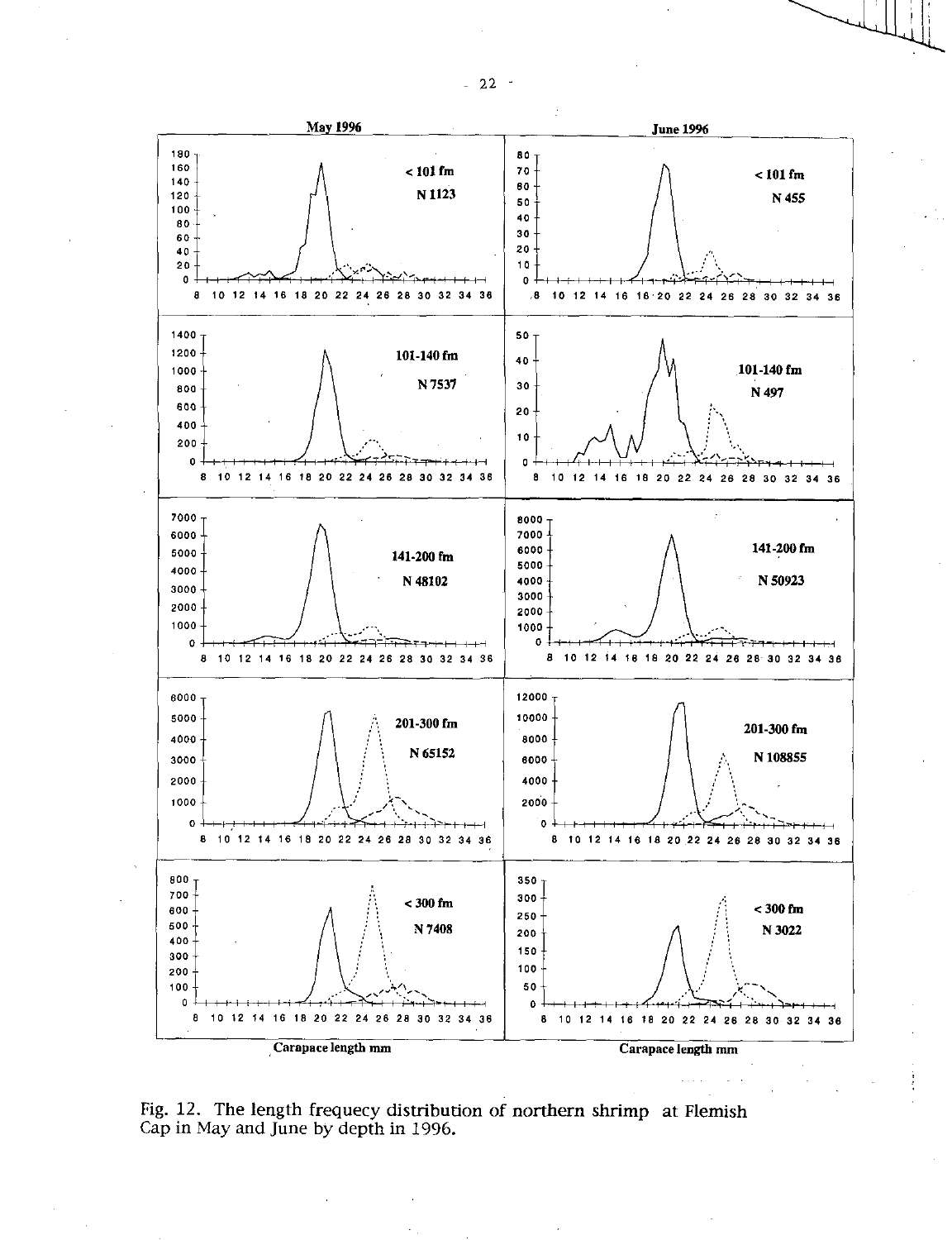

Fig. 13. The length frequecy distribution of northern shrimp at Flemish Cap in July and August by depth in 1996.

 $-23 -$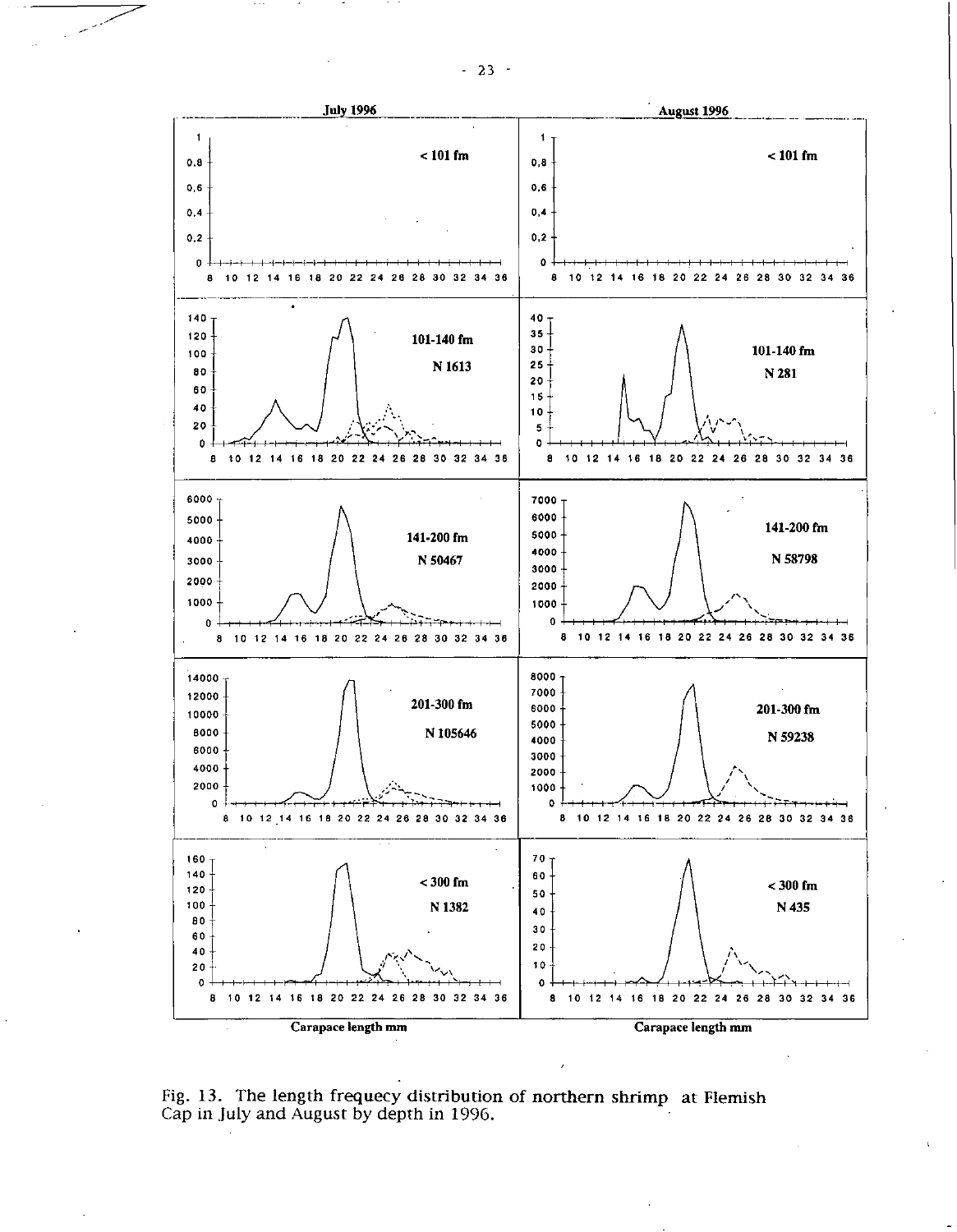



Fig. 14. The length frequecy distribution of northern shrimp at Flemish Cap in September and October by depth in 1996.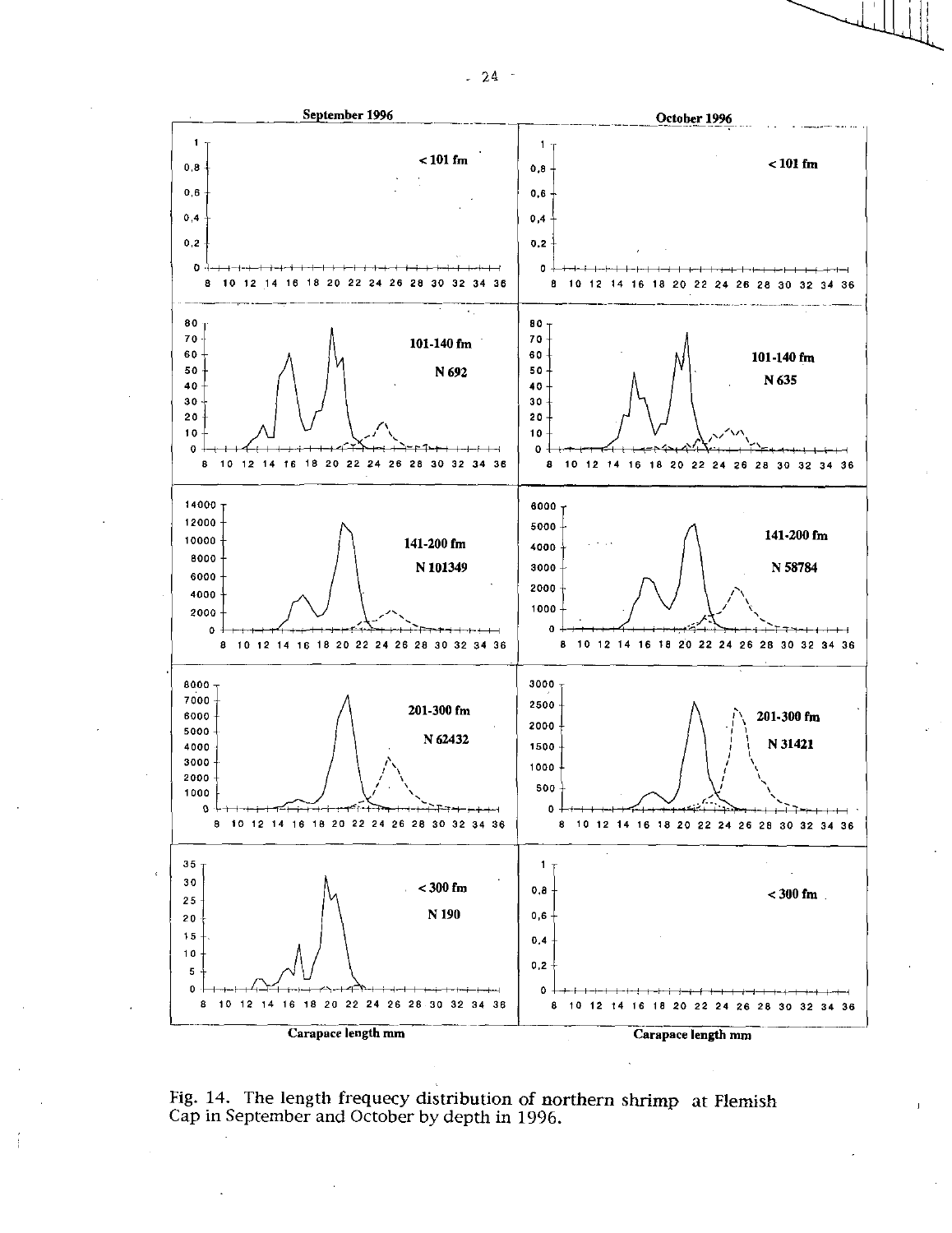

Fig. 15. The length frequecy distribution of northern shrimp at Flemish Cap in November and December by depth in 1996.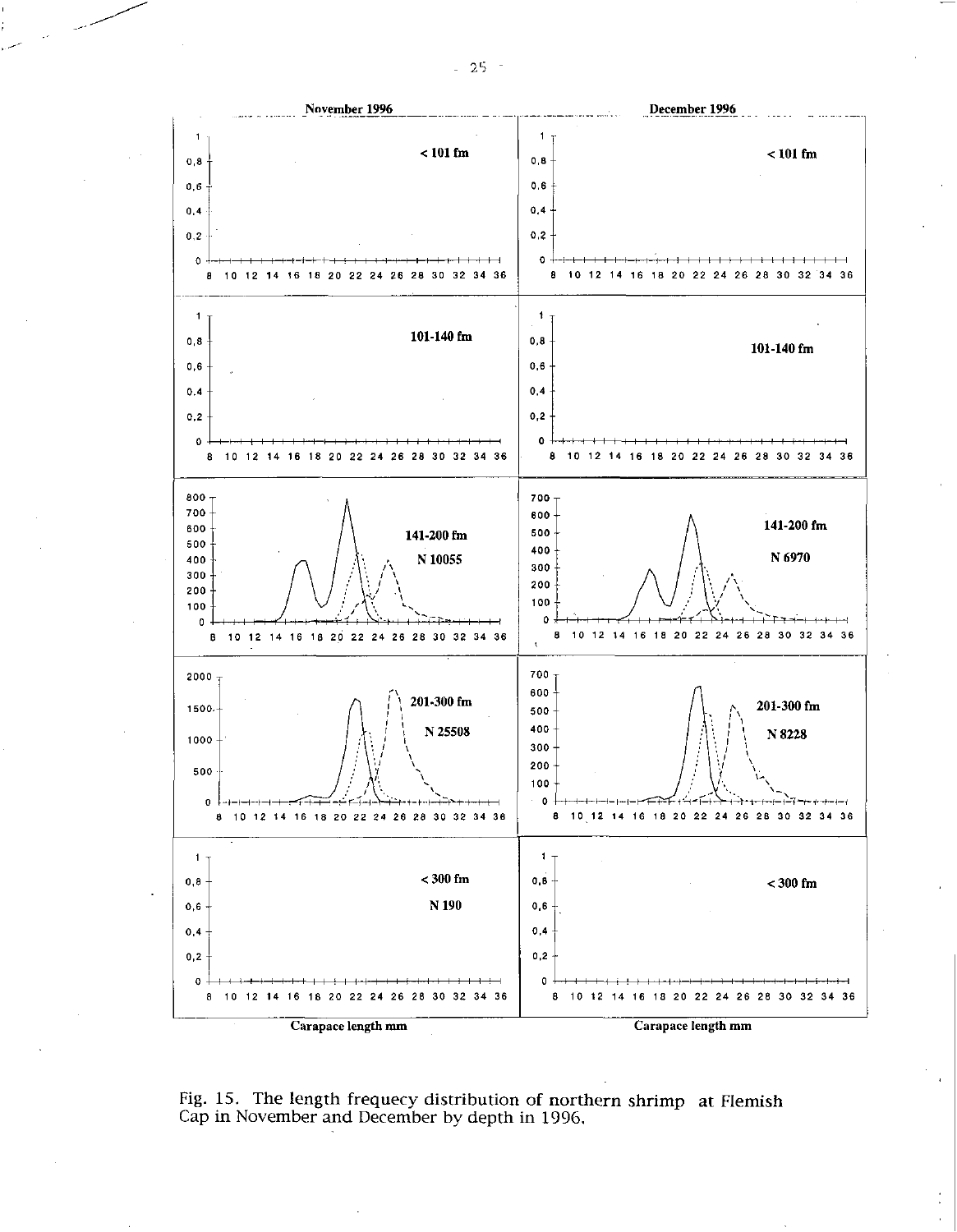

Fig. 16. The length frequecy distribution of northern shrimp at Flemish Cap in January and February by depth in 1997.

 $-26 -$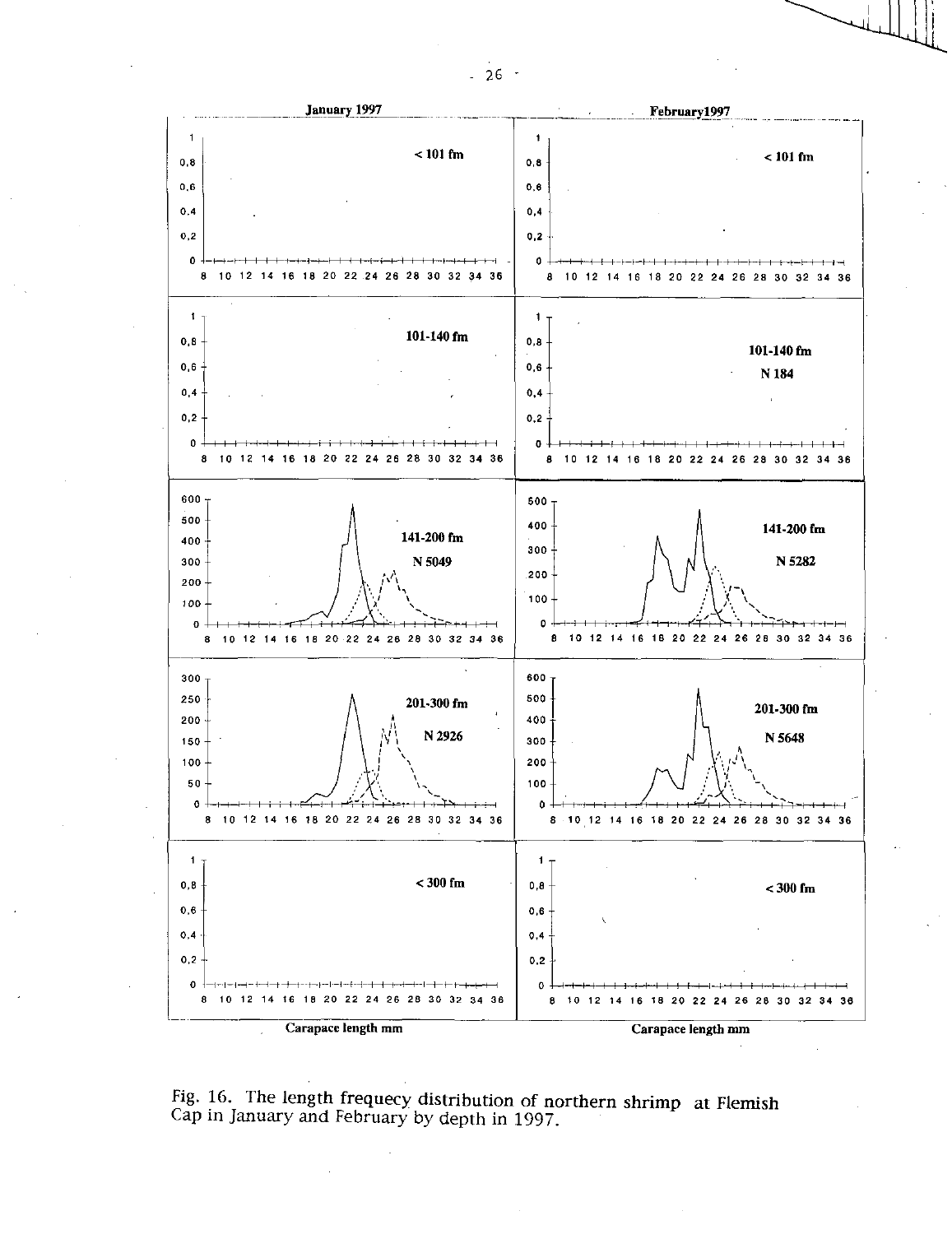

Fig. 17. The length frequecy distribution of northern shrimp at Flemish Cap in April by depth in 1997. There were no samples obtained in March.

 $-27 -$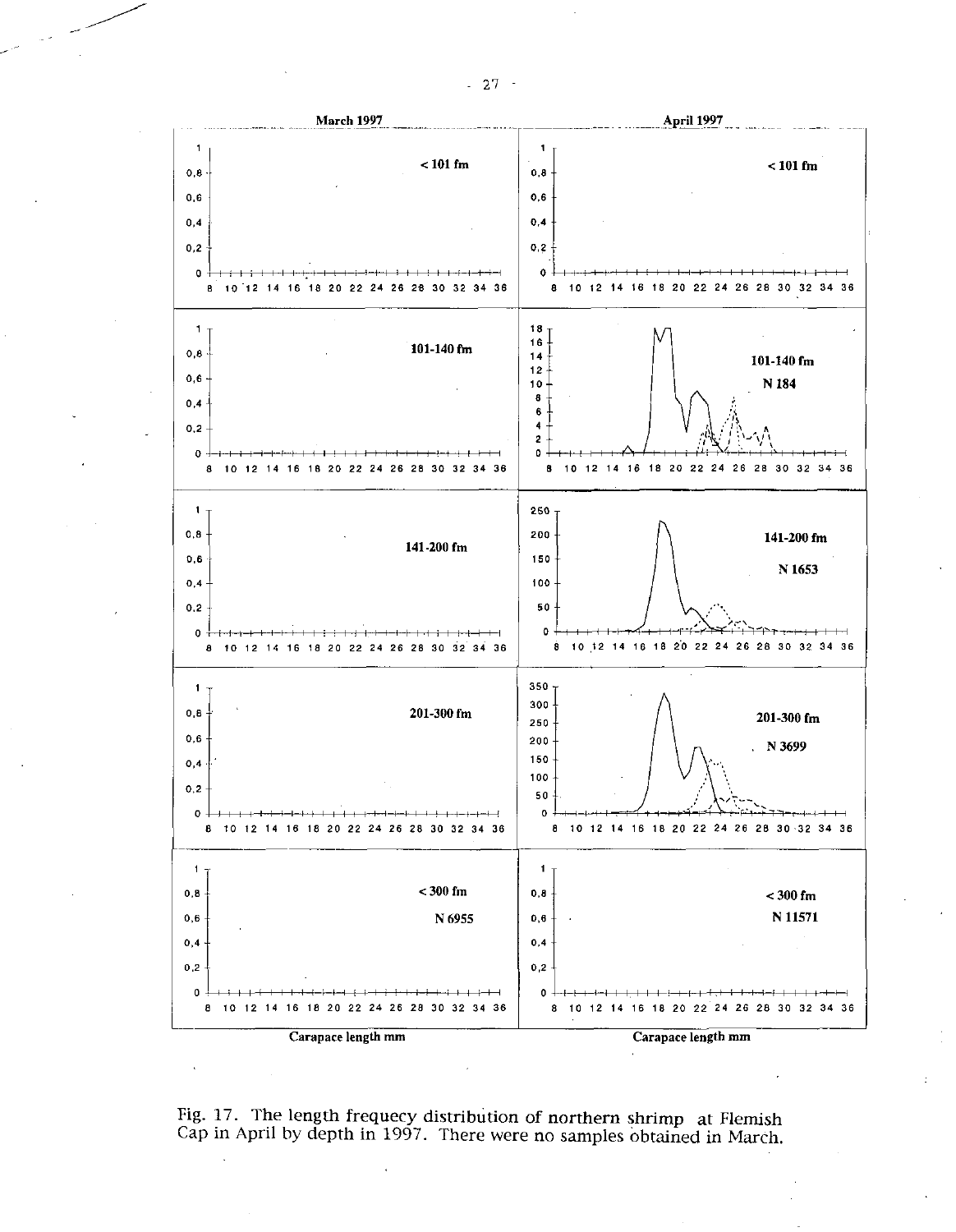

Fig. 18. The length frequecy distribution of northern shrimp at Flemish Cap in May and June by depth in 1997.

 $\mathbf{I}$ 

 $-28$  -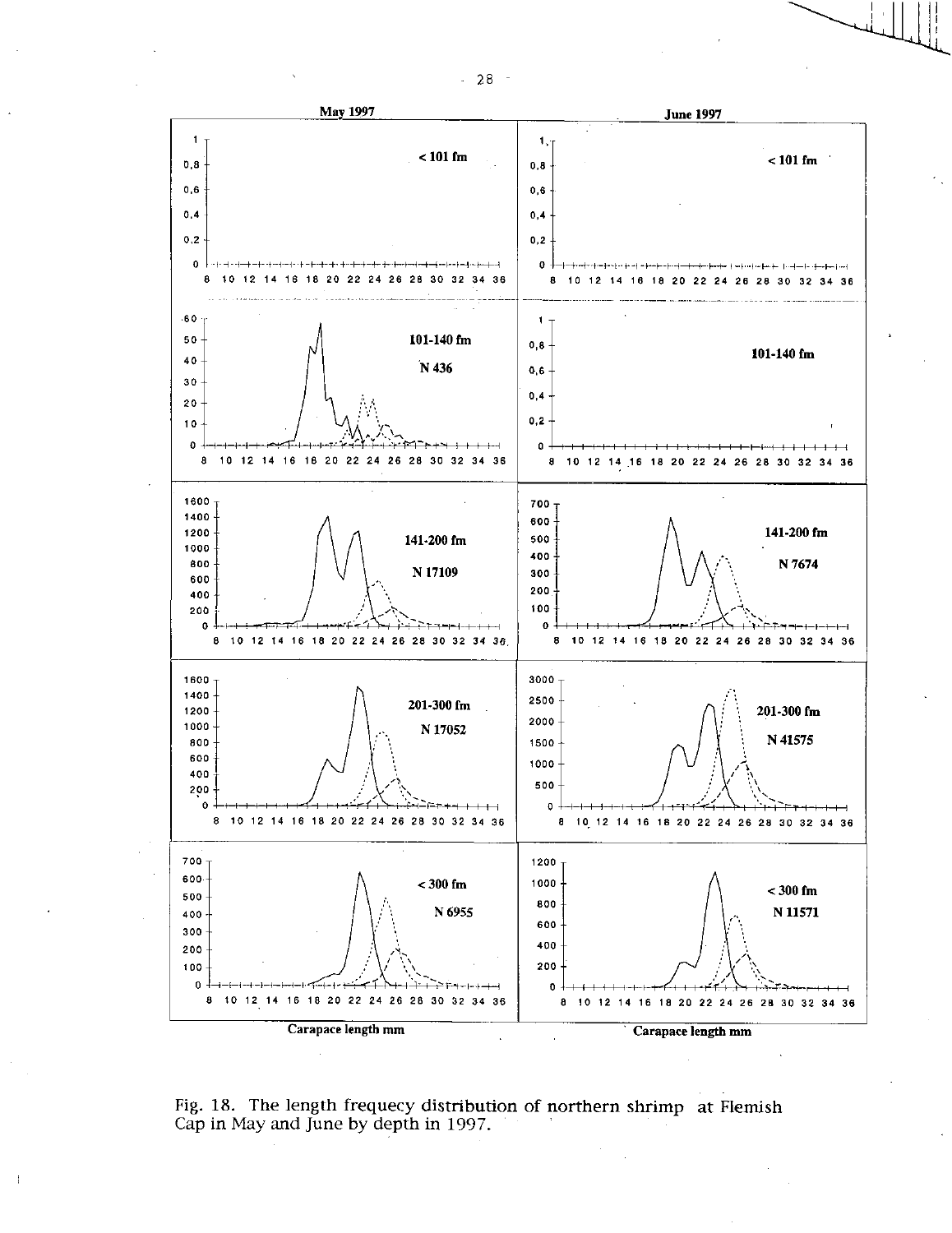

Fig. 19. The length frequecy distribution of northern shrimp at Flemish Cap in July and August by depth in 1997.

29